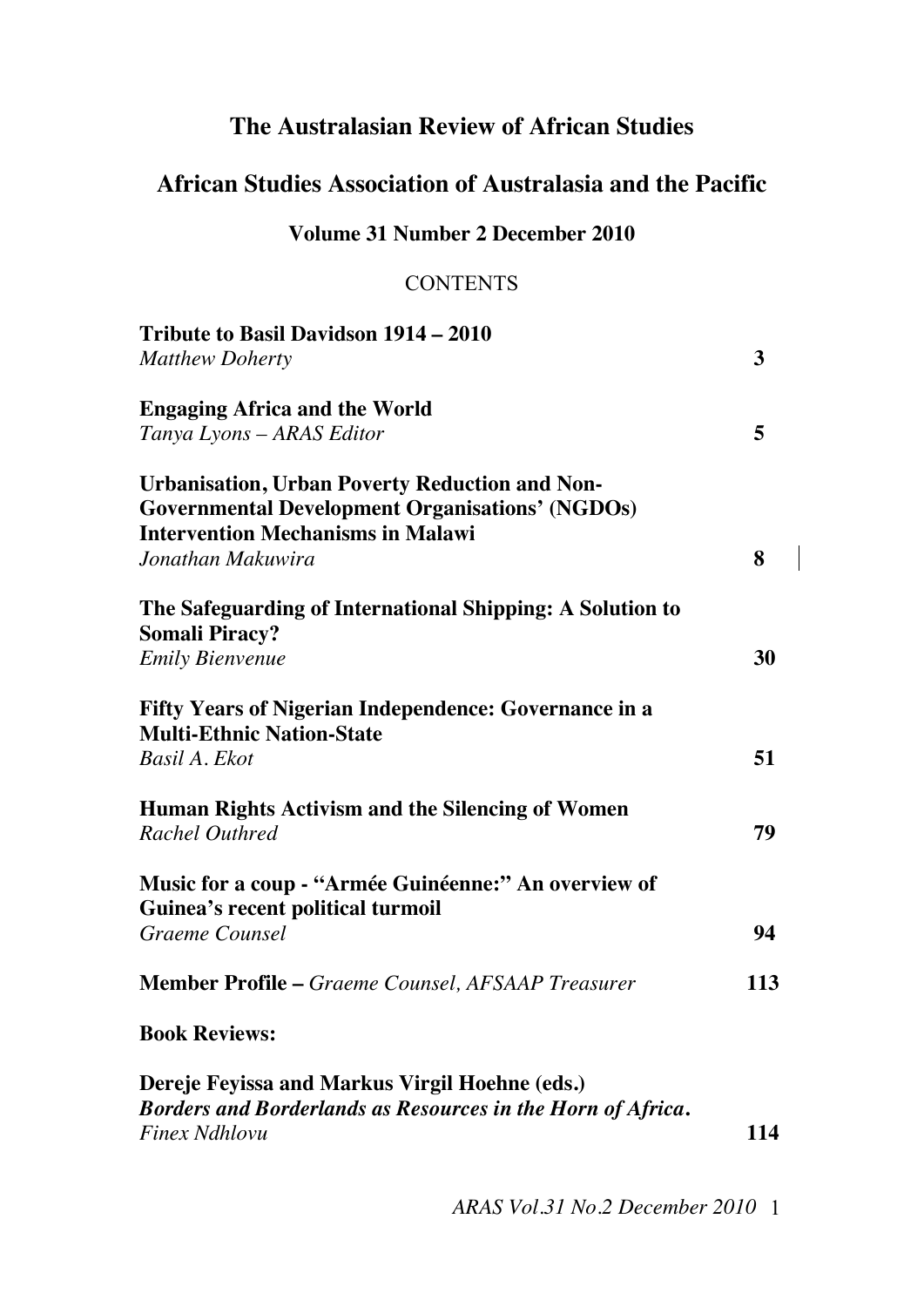| Patrick Chabal. Africa: The Politics of Suffering and Smiling.<br>Noah Bassil       | <b>118</b> |
|-------------------------------------------------------------------------------------|------------|
| <b>Robert Maxon. East Africa: An Introductory History</b><br><b>Matthew Doherty</b> | 120        |
| <b>AFSAAP Postgraduate Essay Prize:</b><br><b>Guidelines and Procedures 2010</b>    | 122        |
| <b>ARAS Guidelines for Contributors</b>                                             | 124        |
| <b>Call for papers December 2011 ARAS</b>                                           | 125        |
| <b>About AFSAAP</b>                                                                 | 126        |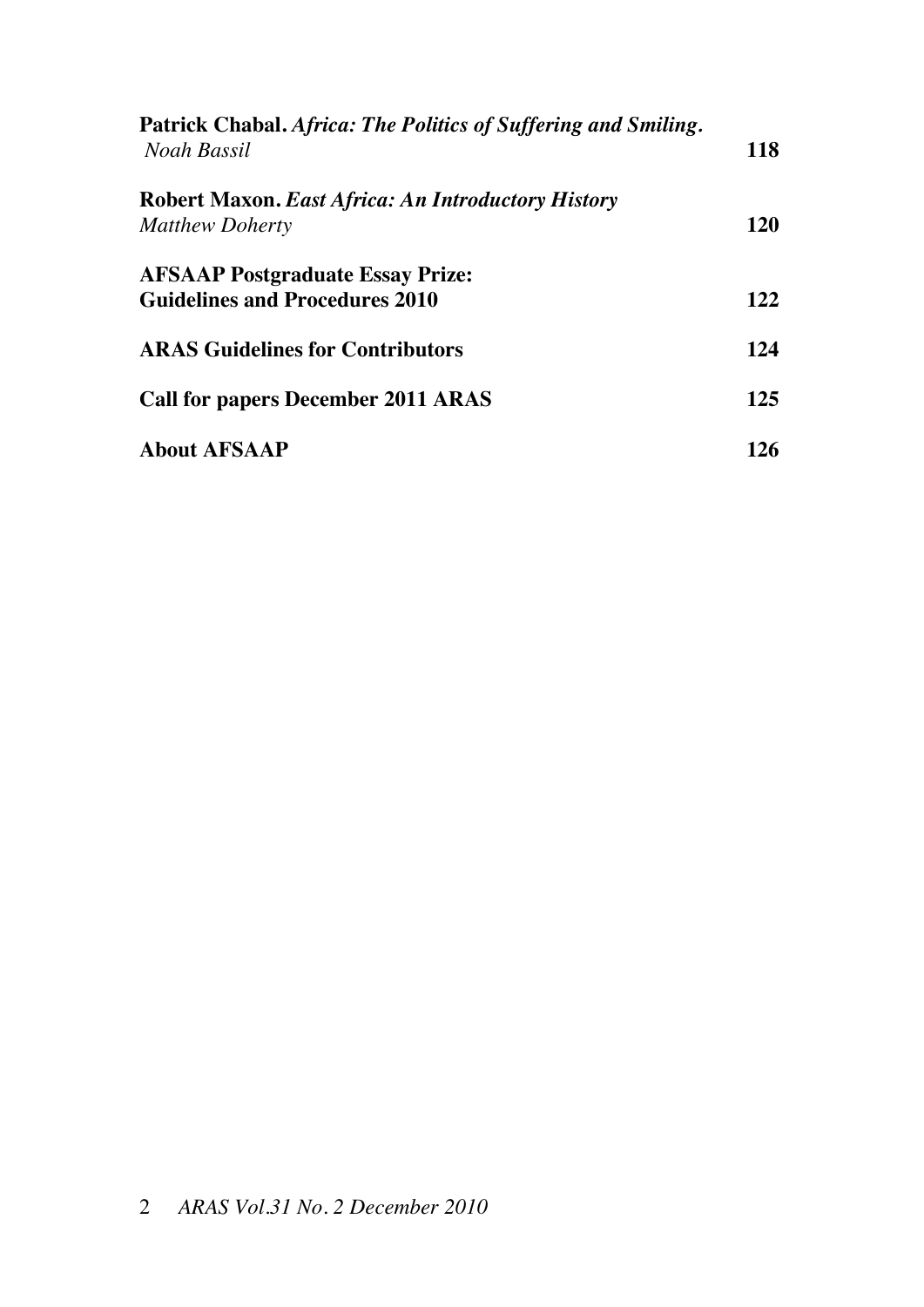#### **Music for a coup: "Armée Guinéenne." An overview of Guinea's recent political turmoil**

**Graeme Counsel**  *University of Melbourne* 

#### **Abstract**

Since independence in 1958 Guinea has been beset by autocratic and repressive regimes. In 2008 the military junta led by Capt. Moussa "Dadis" Camara promised free and fair elections, yet succeeded only in repressing democratic reforms amidst growing corruption within the military. The campaign to promote Dadis as a Presidential candidate was accompanied by the popular song "Armée Guinéenne," which praised the army as the defenders of the nation. The events of September 28 2009, however, where unarmed protestors were massacred by Guinea's defence forces, proved the falsity of this claim. This article examines the interplay between music and politics in Guinea, a relationship which has its origins in the cultural policies of the independence era. As Guinea enters a new phase, with the election of its first civilian government, this article also provides background to the current political situation.

#### **Introduction**

Guinea has long been a centre of musical excellence. In upper Guinea, the music of the *griots* has been passed down from one generation to another since the founding of the Empire of Mali in the  $12<sup>th</sup>$  century CE. *Griots* are hereditary musicians, and it is their role to maintain the extensive repertoire of oral narratives which describe the exploits of the region's famous and brave citizens. Guineans are well-versed in their nation's history, and a common ancestry from the ancient Empire of Mali is a source of great pride. That the stories and tales associated with these histories are usually sung and performed with musical instruments makes for a particularly rich musical culture, one which Guinean leaders have often appropriated.

In the late 1960s, at the height of Guinea's Cultural Revolution, the nation's famous orchestra Bembeya Jazz National recorded the song "Armée Guinéenne" as the A side to their second single on the Syliphone recording label. Based upon a traditional *griot* song called "Douga," a song reserved for warriors, the orchestra modernised the composition by featuring brass sections and electric guitars in their interpretation. The traditional lyrics were also changed, and they now praised the Guinean Army as defenders of the nation and protectors of the population. The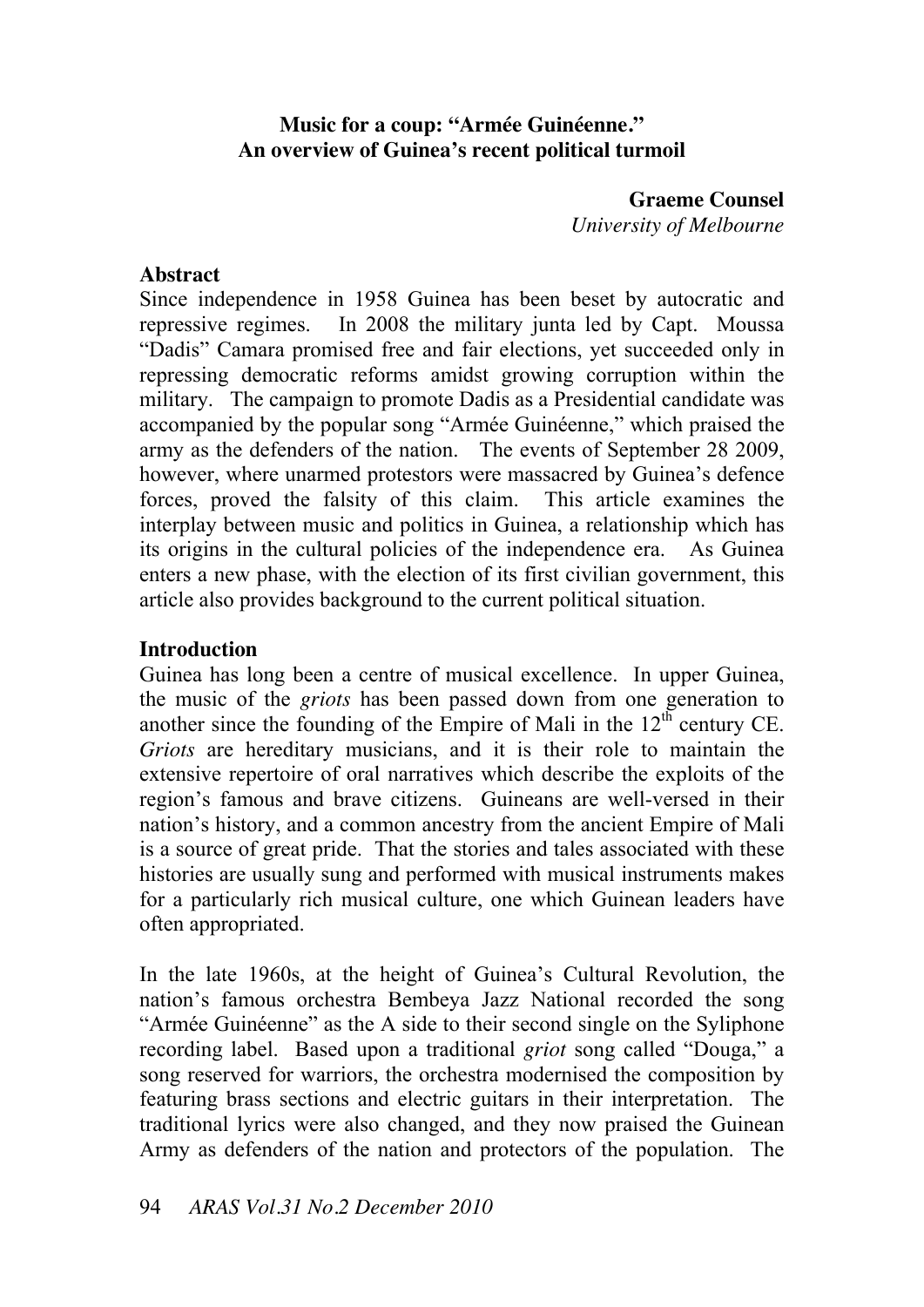song was a great success for the group and has since become recognised as one of the classic popular songs of Africa's independence  $era<sub>1</sub>$ <sup>1</sup> appearing on numerous compact disc volumes.<sup>2</sup>

What was once a dance-floor classic, however, has in recent years assumed a darker tone. On December 23 2008 Guineans awoke to the news of the death of their President of 25 years, Col. Lansana Conté. The President's death was not unexpected  $-$  ill health had prevented him from making public appearances for many years and it was believed he was much older than his official age of 74. In the hours after his death, as uncertainty grew as to the shape and form of the new government, the public's worst fears were realised when the national broadcaster, Radio Télévision Guinée (RTG), began to play Bembeya Jazz National's version of "Armée Guinéenne" continuously on the radio. When hearing the song played in such a manner parents throughout the capital quickly phoned their children to bring them home: they knew something dire had occurred. Their fears were realised when a military coup was announced.

This article examines the history of the song "Armée Guinéenne" and its journey from folklore to pro-independence symbol to anthem of a military state. It will reveal not only the successes and failures of cultural policy initiatives in Guinea, but also of the important role of music in West African politics. The military junta led by Capt. Moussa "Dadis" Camara used "Armée Guinéenne" as a theme for their political ambitions, and this paper will explain this context in relation to the atrocities perpetrated by the military in  $2009 -$  actions which drew charges of Crimes Against Humanity against the government amidst the distinct possibility of civil war. In 2008 and 2009 I was in Guinea undertaking archival research funded by Major Project Awards through the British Library's Endangered Archives Programme,<sup>3</sup> and this article is based upon my research and personal experiences.

<sup>&</sup>lt;sup>1</sup> In 2010 the song was featured on an 18 CD volume of music celebrating 50 years of African Independence. See "1960-2010. Africa. 50 years of music," Sterns / Discograph / Syllart. 3218642.

 $2^2$  A complete discography of Bembeya Jazz National is maintained by the author as an internet resource, Graeme Counsel, (compiler), Radio Africa - Bembeya Jazz National discography, http://www.radioafrica.com.au/Discographies/Bembeya.html (accessed 12 September 2010).

<sup>&</sup>lt;sup>3</sup> My archival partners in Guinea were the Bibliothèque Nationale de Guinée and Radiodiffusion Télévision de Guinée. I published an account of the projects as Graeme Counsel, "Digitising and archiving Syliphone recordings in Guinea," *Australasian Review of African Studies,* 30:1 (2009a): 144-150.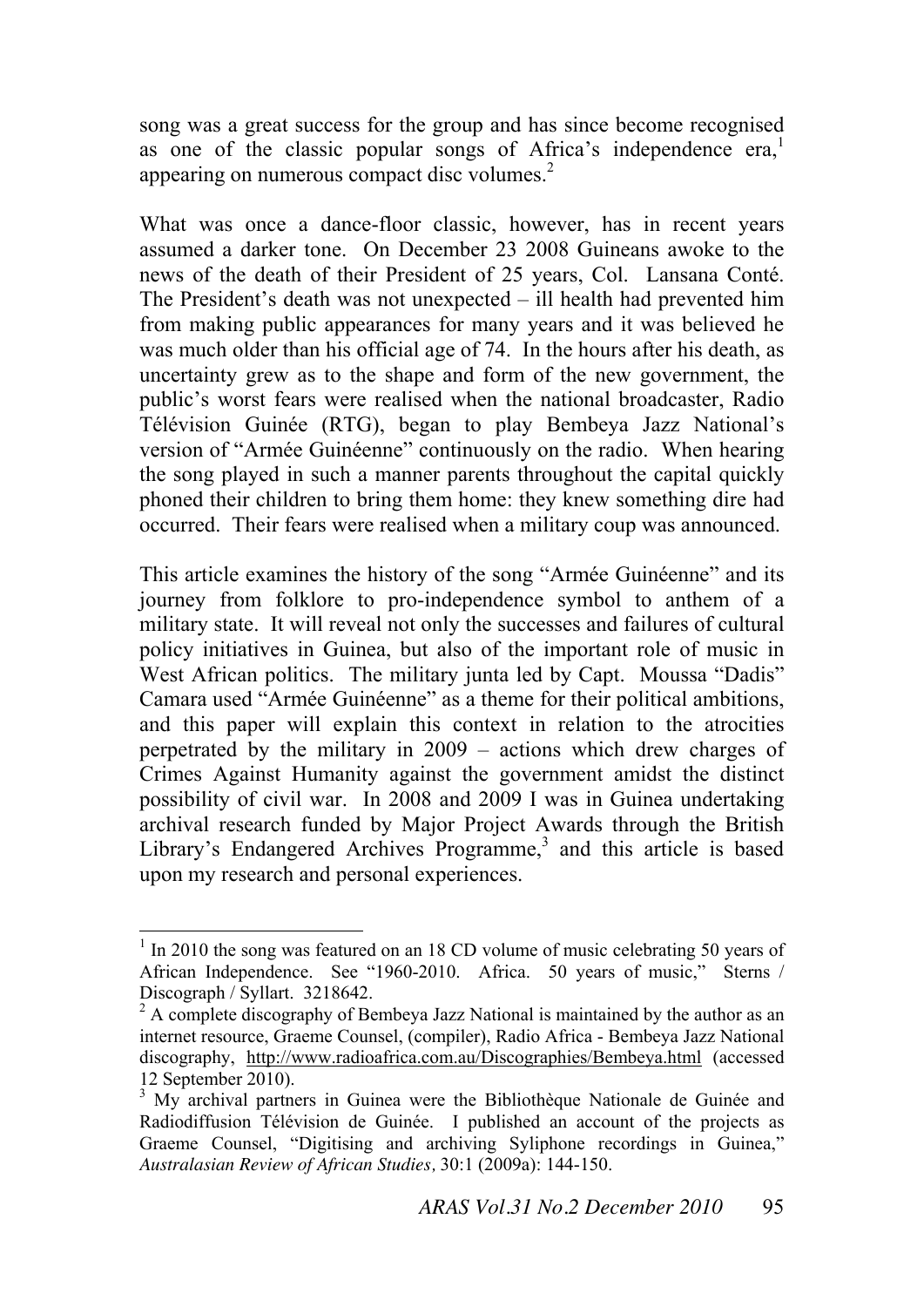#### **Historical Background**

Democracy has been a long time coming to Guinea. On September 28 1958 Guineans voted overwhelmingly "Non" to an offer from President Charles de Gaulle for autonomy within a West African federation of French states. They instead chose total independence, becoming the first Francophone nation in Africa to do so. Sékou Touré, the Mayor of Conakry and leader of the Parti Démocratique de Guinée (PDG), was elected as President and the Guinean nation was born on October 2 1958. During the era of President Sékou Touré (1958-1984) the status of art and culture was elevated to the forefront of government policy. In order to rid his nation of the colonialist yoke Touré adopted as a course of action the policy of *authenticité*, a cultural philosophy which advocated a return to the values found in 'authentic' African traditions. Under Sékou Touré, cultural practices in Guinea were tightly controlled and artists were directed to "return to the source"<sup>4</sup> for artistic inspiration and to reject the cultural influences of the West. *Authenticité* became the official cultural policy for the Cultural Revolution launched in Guinea in 1968. It was deemed the philosophy appropriate to the new era of independence, and earlier movements, such as *Négritude*, its predecessor, were ridiculed as both passé and pro-West by critics such as Sékou Touré.<sup>5</sup> Moreover, where *Négritude* was concerned with "a re-creation and symbiosis with other cultures,<sup>56</sup> *authenticité* rejected such overtures. Authenticité, as practised in Guinea, strongly encouraged African artists to seek inspiration from indigenous cultural practices alone, for Sékou Touré believed that "each time we adopt a solution authentically African in its nature and its design we will solve our problems easily."<sup>7</sup>

President Touré commenced his transformation of Guinean culture decisively, by banning all foreign music on the radio and by disbanding all dance orchestras throughout the country. Touré considered these jazz-

<sup>4</sup> Graeme Counsel, *Mande Music and Cultural Policies in West Africa*: *Griots and Government Policy Since Independence*, (Germany: VDM, 2009b) 9; See also Amilcar Cabral, *Return to the Source: Selected Speeches of Amilcar Cabral,* (New York: Monthly Review Press, 1973); Manthia Diawara, *African Cinema: Politics and Culture,* (USA: Indiana University Press, 1992).

 $<sup>5</sup>$  "Négritude is a product of history, a product of white people who practised systems</sup> of domination, exploitation, oppression, colonialism, and imperialism," Touré, cited in Lansiné Kaba, "The cultural revolution, artistic creativity, and freedom of expression in Guinea," *Journal of Modern African Studies*, 14:2 (1976): 209.

<sup>&</sup>lt;sup>6</sup> Léopold Senghor, cited in Stephen H. Grant, "Léopold Sédar Senghor, former president of Senegal," *Africa Report*, 28:6 (1983): 64.

<sup>7</sup> Lapido Adamolekun, *Sékou Touré's Guinea: An experiment in nation building*  (USA: Methuen, 1976), 365.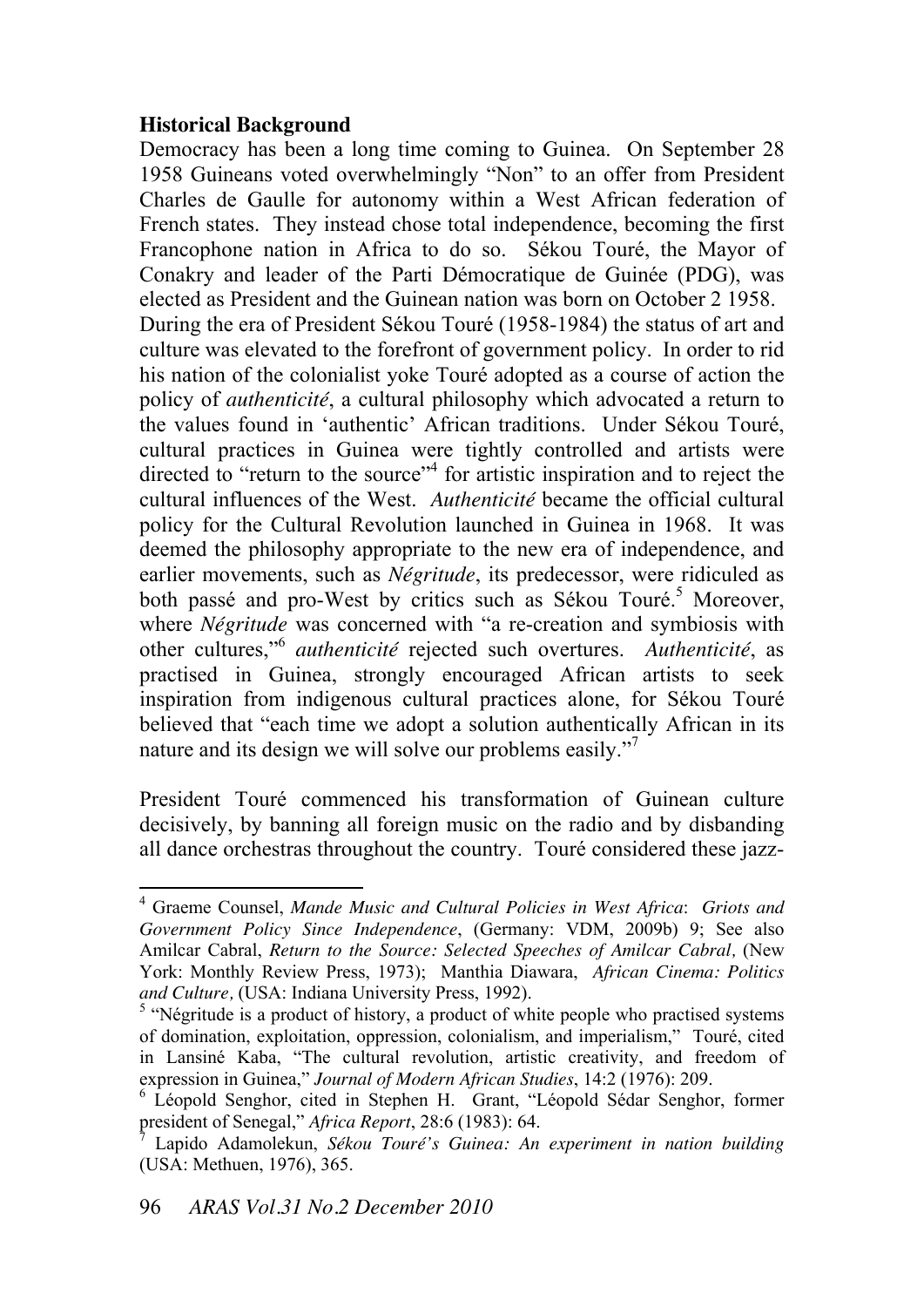style musical groups to be mere imitators of French culture, for their repertoires featured no songs sung in local Guinean languages nor were any indigenous musical instruments or melodies presented. "Culture is a better means of domination than the gun,"<sup>8</sup> stated Touré, and he replaced the dance orchestras with a network of new bands which were established in all of Guinea's *préfectures* and towns. During Guinea's 1<sup>st</sup> republic, over 60 dance orchestras were created, all of whom were fully supported by the state with all musical instruments paid for. Many of these bands formed part of regional artistic troupes which contained dance companies, theatrical groups, and traditional instrumental ensembles. In keeping with the policy of *authenticité* each troupe was instructed to seek their inspiration from the traditional cultures of their region. As the troupes evolved and became skilled, they were sent on tours throughout Africa and the Eastern Bloc where they promoted the concept of *authenticité*. Zaïre, Chad, Mali, and Togo adopted *authenticité* as their national cultural policy, and in order to develop their culture in the post-colonial era many other African nations embraced the basic principles of the movement.

By the early 1960s the PDG dominated Guinean politics to the extent that the nation had evolved into a single-party state. The era of totalitarian rule had commenced, an era which proclaimed the "cultural transformation of the social background<sup>39</sup> in order to prepare for the creation of the "new man." $\frac{10}{10}$  The government had expanded its regional artistic troupes through the creation of National orchestras and performance groups. These "national" groups represented the apex of *authenticité*, and were heralded as being "beyond all linguistic, ethnic or racial barriers."<sup>11</sup> They were epitomised as the "image of the Guinean nation."<sup>12</sup> Such troupes, led by Les Ballet Africains and Bembeya Jazz National, toured the world and presented the ideals of Guinean life to an admiring and generally uncritical audience. The truth of the matter, however, was quite a different story.

<sup>&</sup>lt;sup>8</sup> Guinean National Commission for UNESCO, "Cultural policy in the Revolutionary People's Republic of Guinea," *Studies and Documents on Cultural Policies*, *Volume 51* (Paris: UNESCO, 1979), 23.

<sup>9</sup> Guinean National Commission for UNESCO, 74.

<sup>&</sup>lt;sup>10</sup> Guinean National Commission for UNESCO, 74.

<sup>11</sup> Wolibo Dukuré, *La festival culturel national de la République Populaire Revolutionnaire de Guinée* (Guinea: Ministére de la Jeunesse des Sports et Arts Populaire, 1983), 54.

 $12$  Dukuré, 54.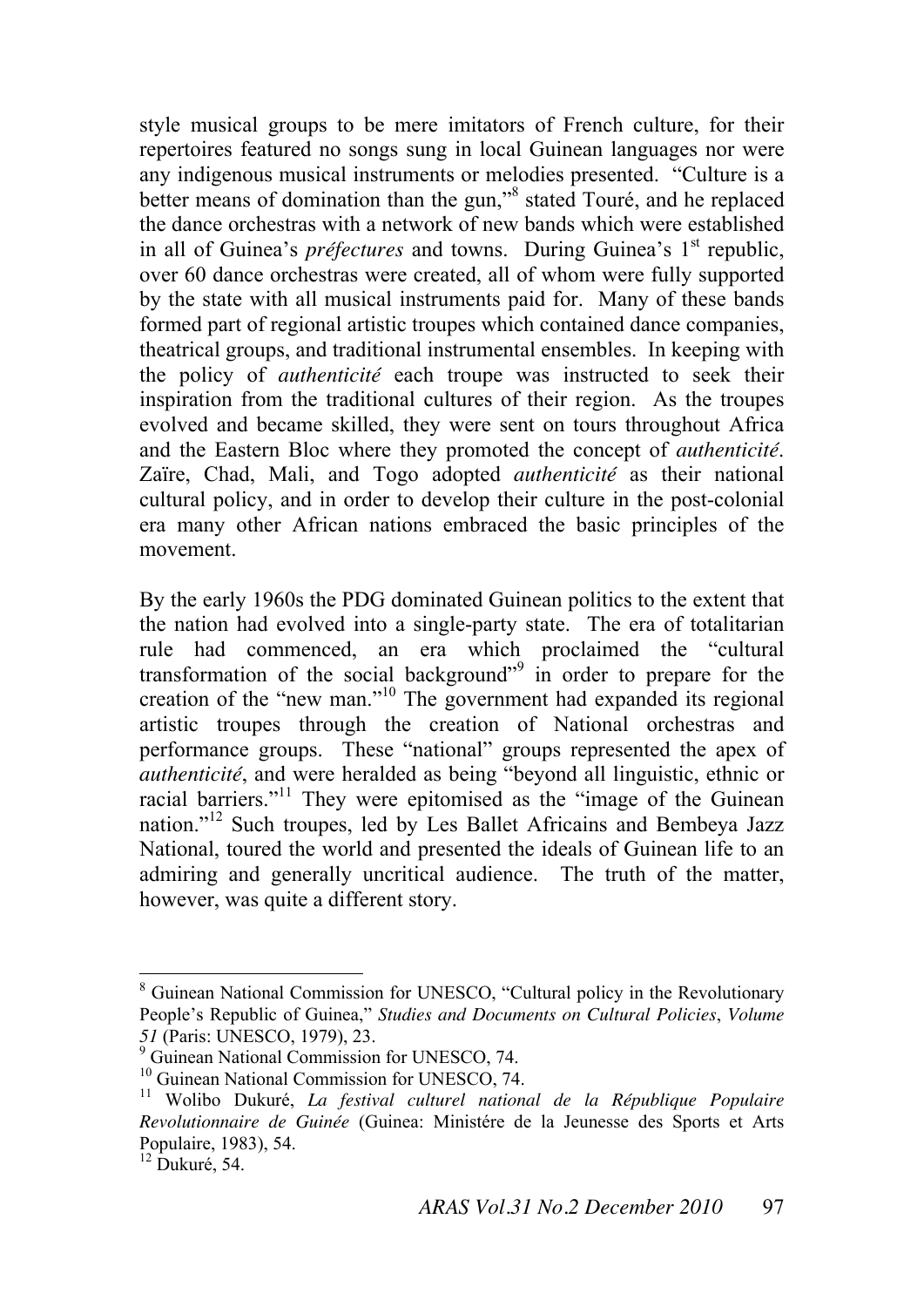Though the PDG could boast some 26,000 party cells throughout the country, rumours of coups, fifth columnists, and plots beset the administration from the outset. The government reacted by curtailing civil liberties and democratic processes. The Fula, Guinea's largest ethnic group comprising some  $40\%$  of the population,<sup>13</sup> were targeted by Touré, who had earlier fought off several Fula competitors during his run for the Presidency. Challenges to Touré's rule were not tolerated, and attempts to form a second political party in 1965 led to the arrest of Diawadou Barry, the principal Fula leader, who was sentenced to death on treason and conspiracy charges. The Fula were seen as the enemies of the state, and the PDG purged the government's ranks. Among its victims was the first Secretary-General of the Organisation of African Unity, Teli Diallo, who died in Camp Boiro prison, a victim of the infamous *diète noire*. 14

By the 1970s the situation for the Fula, and for any of those deemed opponents to the PDG, had become so dire that  $25\%$  of Guinea's population, a figure representing some 2,000,000 people, were fleeing the country in order to escape political and ethnic repression.<sup>15</sup> After an attempt on the President's life in 1976, Touré reportedly stated: "We will annihilate them [the Fula] immediately, not by race war, but by radical revolutionary war."<sup>16</sup>

In this anti-Fula context the song "Armée Guinéenne" is an example of the failure of the *authenticité* programme. Through the Syliphone recording label, 728 songs were released on vinyl records, yet a survey of the catalogue reveals a marked disproportion in representations of Guinea's ethnic groups. Though the Fula comprised  $40\%$  of the population only 23 songs of 728 were sung in Fulani  $-$  just over 3%. Of the Fula orchestras, no long play recording was released by Syliphone until 1980, nearly 15 years after the state-run company began releasing vinyl discs. In the same period dozens of recordings by Malinké groups were released. My research at the Radio Télévision de Guinée (RTG)

<sup>13</sup> Minority Rights Group International, *World Directory of Minorities and Indigenous Peoples - Guinea : Overvie*w 2007 http://www.unhcr.org/refworld/country,,MRGI,, GIN, 456d621e2, 4954ce60c, 0.html (accessed September 2 2010).

 $14$  The "black diet" was a term given to the special treatment of political prisoners. It consisted of a "diet" of no food and no water.

<sup>&</sup>lt;sup>15</sup> George Rubiik, "Social origins of the 1984 coup d'etat in Guinea," *Utafiti*, 9:1 (1987): 93-118; Thomas O'Toole and Ibrahima Bah-Lalya, *Historical Dictionary of Guinea,* 3rd edition (London: Scarecrow Press, 1995), 69.  $16$  O'Toole and Bah-Lalya, 83.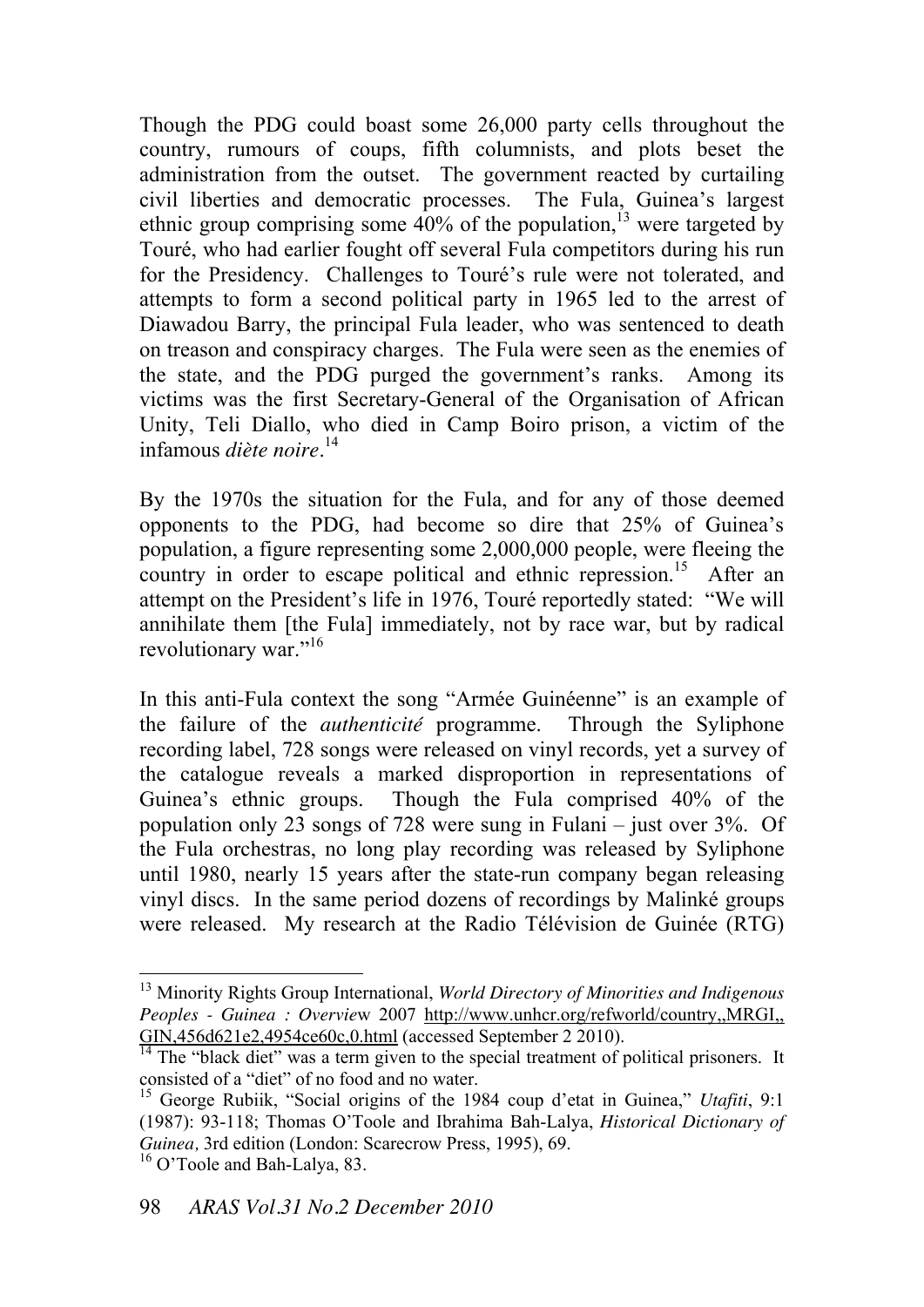sound archives in 2008-9 indicates that this policy of under-representation of Fulani culture was prevalent, and of the more than 3,000 songs which I archived less than 10% were of Fula origin. What becomes readily apparent, even through the scantest of surveys of the recorded music of the Sékou Touré era, is the dominance of Malinké music over all else.

President Touré was Malinké by birth, and from the outset of the *authenticité* cultural policy Malinké musicians \ the *griots* \ assumed important positions within the government hierarchy. Sidikiba Diabaté, a prominent griot, was appointed by Touré to gather the "traditional" heritage $17$  from all corners of the nation in order to supply the National ensembles with a suitably representative repertoire. Diabaté toured widely and recorded a large selection of Guinean music, however this diversity was not fully reflected in the music of the National troupes. Rather, a Malinké aesthetic dominated the troupes, especially in terms of the instrumentation, with griot instruments such as the *kora* and *balafon*  placed to the fore. The personnel of the troupes were also mainly comprised of *griot* artists. Guinea's dance orchestras and national groups, who were purportedly beyond all linguistic, ethnic, or racial barriers, performed under the guise of nationalism yet were dominated by a Malinké cultural paradigm which permeated their performances. The cultural policy of *authenticité* had evolved in Guinea into a mechanism which rather than promoting ethnic diversity actively stymied it. This is particularly relevant to the Fula, who were marginalised both politically and culturally.

The song "Armée Guinéenne" is a case in point. Guinea's *griots*, like their counterparts in Mali, Senegal, and elsewhere in West Africa, maintain an extensive repertoire of songs, including "Douga," a composition which predates the colonial era. The song's title translates as vulture, a bird synonymous with bravery, and "Douga" is performed in honour of the bravest citizens, usually soldiers. In the 1960s, in keeping with the *authenticité* policy, the song "Douga" was adapted and used as a template for a new composition, "Armée Guinéenne." Many associate the song with Bembeya Jazz National's version, who are widely acclaimed with its composition. What is perhaps less well known is that the group were not the first to record the song. In 2009, my research in the archives of Radio Télévision Guinée revealed a circa 1964 recording of "Armée Guinéenne" by l'Ensemble National de la Radio Télévision de Guinée. This original version of the song featured on two audio reels  $-$ 

 $\overline{a}$ <sup>17</sup> Almami Oumar Laho Diallo, Interview by Graeme Counsel, 23 August 2001.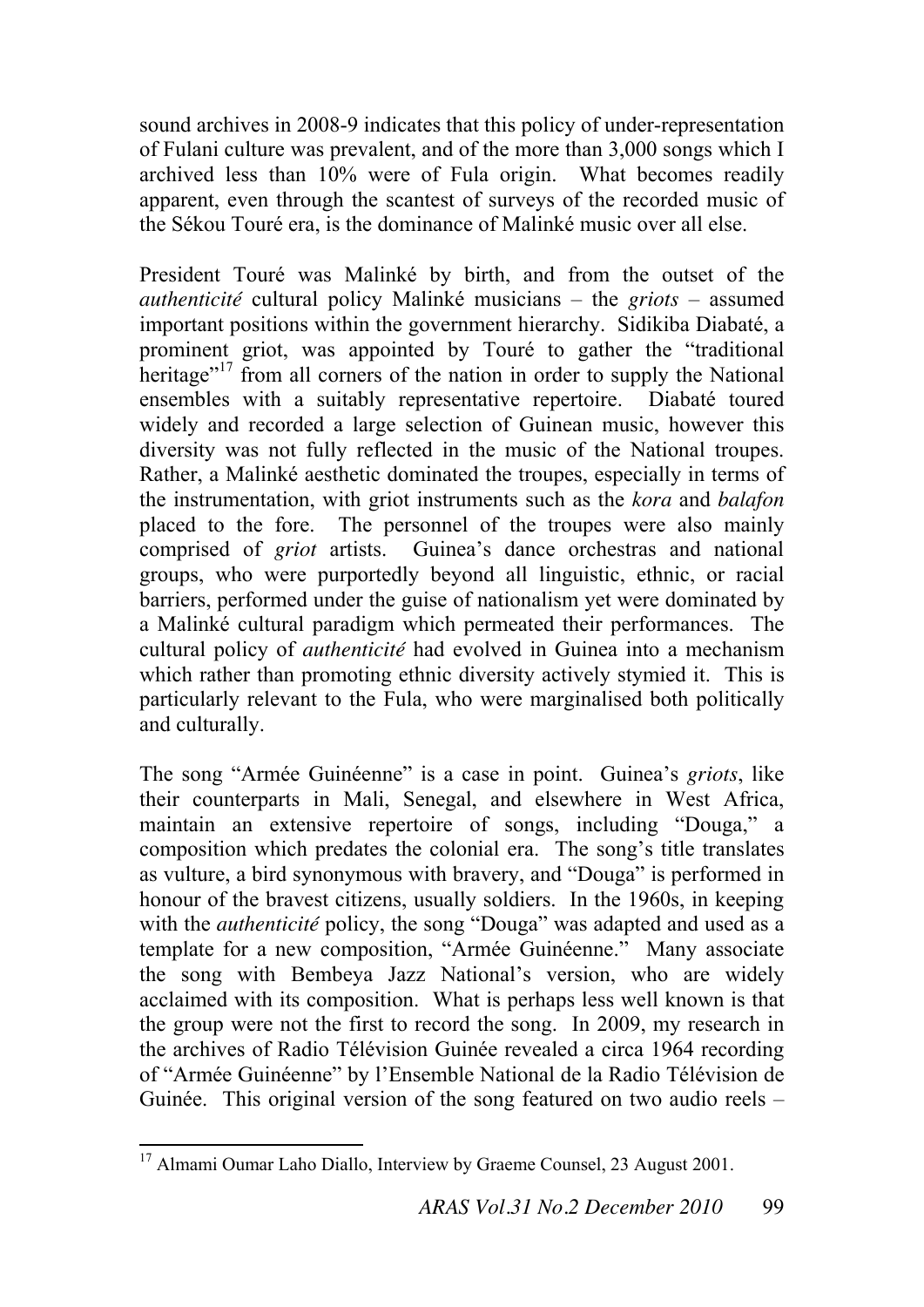one contained a selection of material performed by the Ensemble, which was undated, while the other reel was a compilation of material titled "Vieux airs chansons Guinéennes avec commentaire par Katy Emmanuel. 1958-1964." From this second reel (RTG catalogue number  $0345/F$ ) it is apparent that the song was well-known by 1964, and was important enough at that time to be anthologised in a national radio broadcast. Its journey towards an anthem of the nation had begun.

## **Translation of "Armée Guinéenne" from Maninka to English**

| Aaa, l'Armée Guinéenne<br>Ah, the Guinean Army                                                                                    |
|-----------------------------------------------------------------------------------------------------------------------------------|
| fabara makara ni keya te k <b>DrDbDl</b> a.<br>the defence of the fatherland is fundamental.                                      |
| Ooo, milisi Guinéenne<br>Oh, the Guinean Militia                                                                                  |
| fabara makara ni keya te k <b>OrObOla</b> .<br>the defence of the fatherland is fundamental.                                      |
| Bureau politiki national ani gouvernement<br>The Bureau Politique Nationale, the government,                                      |
| Lagine jamanadennu bee ye dubala ayi ve.<br>all the children of the nation bless you.                                             |
| L'armée nin te m O kele k'ni telen nin.<br>This army does not fight against honest people.                                        |
| L'armée nin te m <sub>22</sub> kele <i>j</i> 2nmaya ma.<br>This army does not fight against weak nations.                         |
| JOnmaya kele ban man di<br>It is difficult to end to a fight                                                                      |
| Ny Og Onyebalila kele ban man di.<br>where opponents do not see each other.                                                       |
| Gbangban, juulu gbangban, enimilu gbangban.<br>Nail, nail the bad people, nail the enemies.                                       |
| Espionlu gbangban, n'i ma nye i la hOrOya ko, enimilu gbangban.<br>Nail the spies, if you want really your independence, nail the |
| enemies.<br>Juulu gbangban, enemilu gbangban.<br>Nail the bad people, nail the enemies.                                           |
| Espionlu gbangban, n'i ma nye i la hOrOya ko, enimilu gbangban.<br>Nail the spies, if you want really your independence, nail the |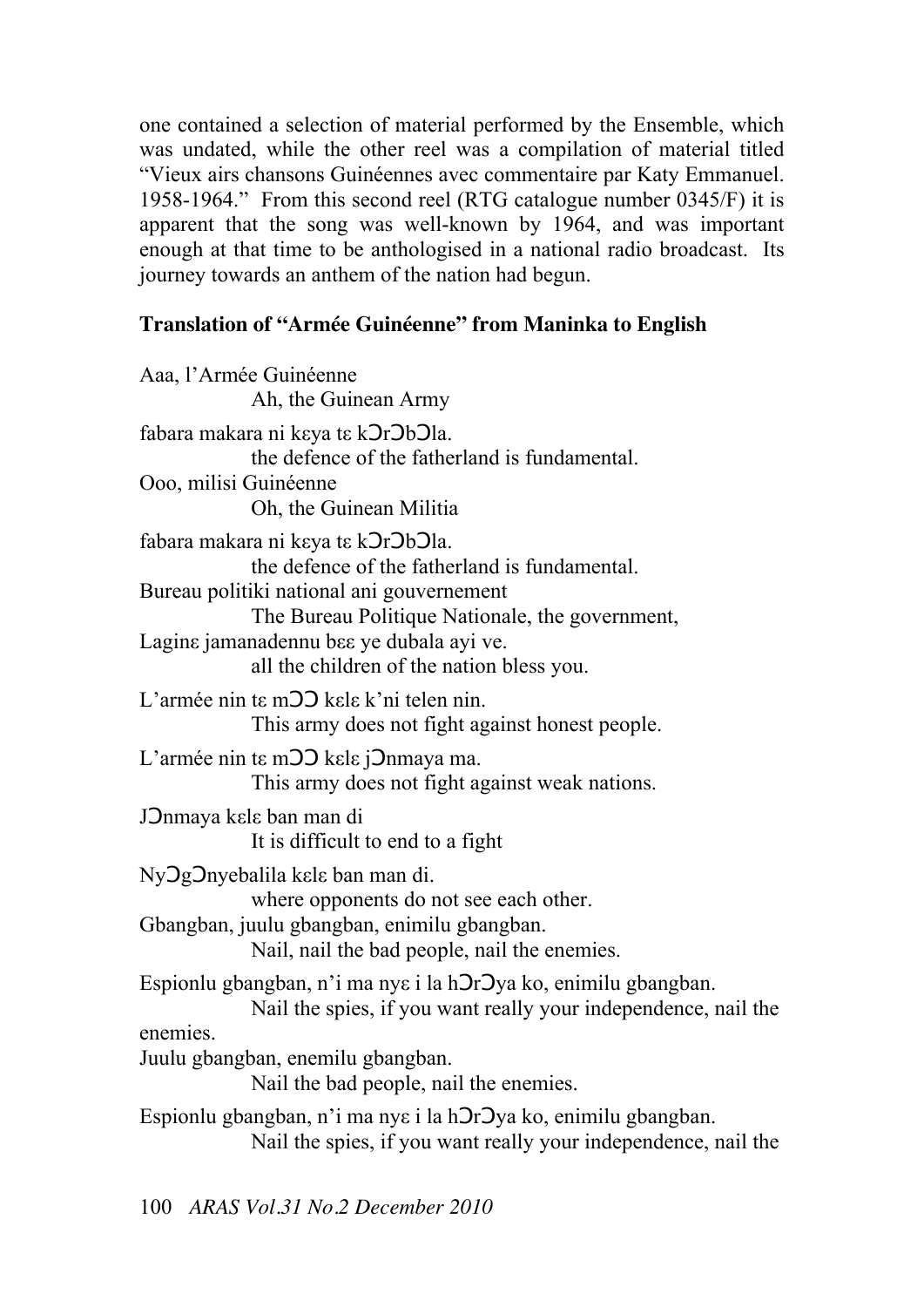enemies.

 $\overline{a}$ 

 $M$  $D$  t $\varepsilon$  na annu janfa nin k $D$  $D$  Nobody will betray us anymore An na h**Or**Oya nin kO, few. after our independence, really.  $M$  $D$  $D$  t $\varepsilon$  na annu janfa nin k $D$  Nobody will betray us anymore An na h**Or**OOOya nin kO, few. after our independence, really. Aaa, l'Armée Guinéenne Ah, the Guinean Army fabara makara ni keya te k**OrObOla**. the defence of the fatherland is fundamental. Ooo, milisi Guinéenne Oh, the Guinean Militia fabara makara ni keya te k**D**r**Ob**Ola. the defence of the fatherland is fundamental.<sup>18</sup>

Of interest in the song lyrics is the Maninka term "gbangban." My initial request for assistance in translating this term drew several interpretations, varying from "to refuse," "to fight," and "to hang." "A Maninka study guide for Guinea" states that "gbangban" is defined as meaning to nail or to fasten.<sup>19</sup> Suzuki<sup>20</sup> notes that the term is an onomatopoeia for the action of hammering a nail into an object, with the author noting that in Guinea's early years of independence a person accused of espionage was publicly executed, with their bodies suspended from wooden posts by nails hammered into their hands. Dr. Sylla, the Director of Guinea's National Library, added that the sense of the term in the song "is to nail to the pillories the enemies of the People.<sup> $22$ 1</sup> That the song alludes to this practice is perhaps best exemplified by President Sékou Touré himself,

<sup>&</sup>lt;sup>18</sup> The song has been anthologised on many collections, including Graeme Counsel (compiler) *Bembeya Jazz National. The Syliphone years. Hits and rare recordings*  (Sterns, STCD 3029-30: 2007). It can also be heard at a number of web sites, including "Armée Guinéenne - Bembeya Jazz National 1968" http://www.youtube .com/watch?v=g8crPUW-H5s (accessed 12 September 2010).

<sup>19</sup> Aaron Shargi and Tony Gemignani, *A Maninka study guide for Guinea*, Private publication, no date.

<sup>&</sup>lt;sup>20</sup> Hiroyuki Suzuki, "Creation d'une musique populaire dans le cadre de la Nation: le cas de la Guinée sous le régime de Sékou Touré," Cultures Sonores d'Afrique III (2004): 70.

 $21$  Dr Baba Cheick Sylla, personal correspondence, 9 June 2010.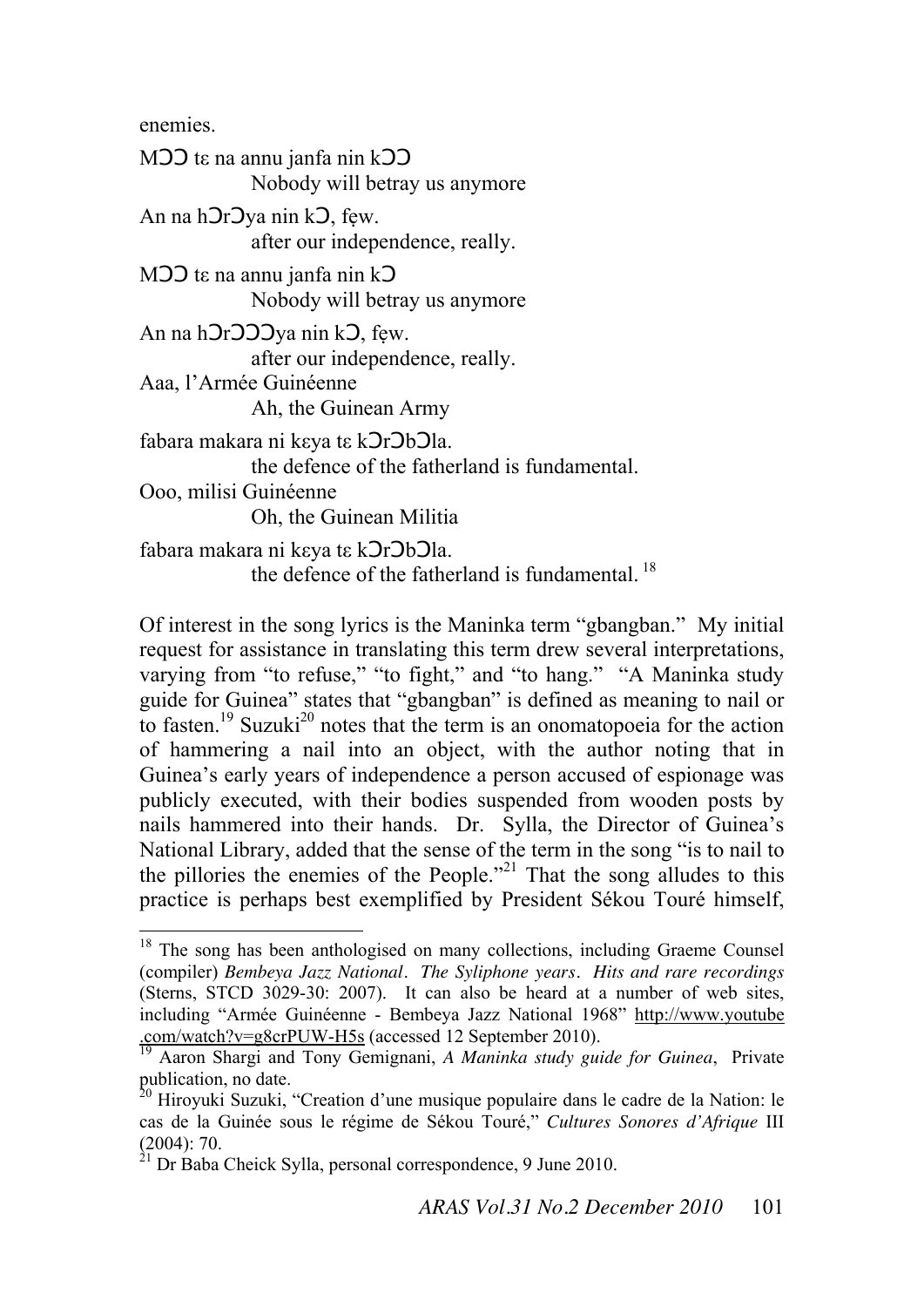who, in his poem "Révolution et exigence,"  $^{22}$  wrote  $-$ Let us resolutely destroy Any betrayer of the Nation. Let us nail to the post The murderers of Boiro.<sup>23</sup>

The lyrics to "Armée Guinéenne" portray the army as a protector of the people and encourage vigilance against the enemies of the nation. The song, however, becomes much less heroic when seen in terms of advocating a military state which persecuted its own citizens due to their ethnicity. If, as Claude Riviere asserts, the persecution of the Fula by the Touré régime became a key factor in shaping their consciousness.  $24$  then "Armée Guinéenne" was a key symbol of their oppression. The song was played at military processions, was broadcast on the national radio (and the Voice of America), and came to enshrine all that the Guinean army represented.

The domination of Guinean politics by Sékou Touré and the PDG came to an abrupt end in 1984, when Touré died in the USA following minor heart surgery. As the PDG met to organise a successor, Col. Lansana Conté, a Susu, overthrew the government in a military coup. His break with the era of the PDG was decisive, and he freed political prisoners from jails while imprisoning and executing senior PDG officials. He was far from Guinea's saviour, however, and indeed life in Guinea grew harder and corruption more entrenched. President Conté continued Touré's practice of appointing members from his own ethnic group to government jobs and senior positions in the military, where Susu numbers tripled.<sup>25</sup> Guinea's cultural policies were all but abandoned, and the dance orchestras and performance troupes were left to fend for

<sup>22</sup> Ahmed Sékou Touré, *Poèmes militants,* 6th Edition, (Conakry: Bureau de presse de la présidence de la République, 1977). Some of the President's poems were set to music with the verses sung by choirs. These songs were commercially released in the 1970s by Syliphone. For a discography see Graeme Counsel (compiler), *Radio Africa - Syliphone Discography*, http://www.radioafrica.com.au/Discographies/Syliphone html (accessed 12 September 2010).

 $\frac{23}{23}$  Touré: 74. Translated by Dan Reboussin, "Ahmed Sékou Touré, Guinea (1922-1984)," 28 May 2004, http://www.uflib.ufl.edu/cm/africana/sekou.htm (accessed 2 September 2010). Mamadou Boiro was the Chief of Police in Guinea. He was murdered in 1969 by three senior military officers, who were to face treason charges.

<sup>&</sup>lt;sup>24</sup> Riviere, cited in Lansiné Kaba, "Rhetoric and reality in Conakry," Africa Report, 23:3 (1978): 43-47.

<sup>&</sup>lt;sup>25</sup> Robert J. Groelsema, "The dialectics of citizenship and ethnicity in Guinea," *Africa Today,* 45:3/4 (1998): 417.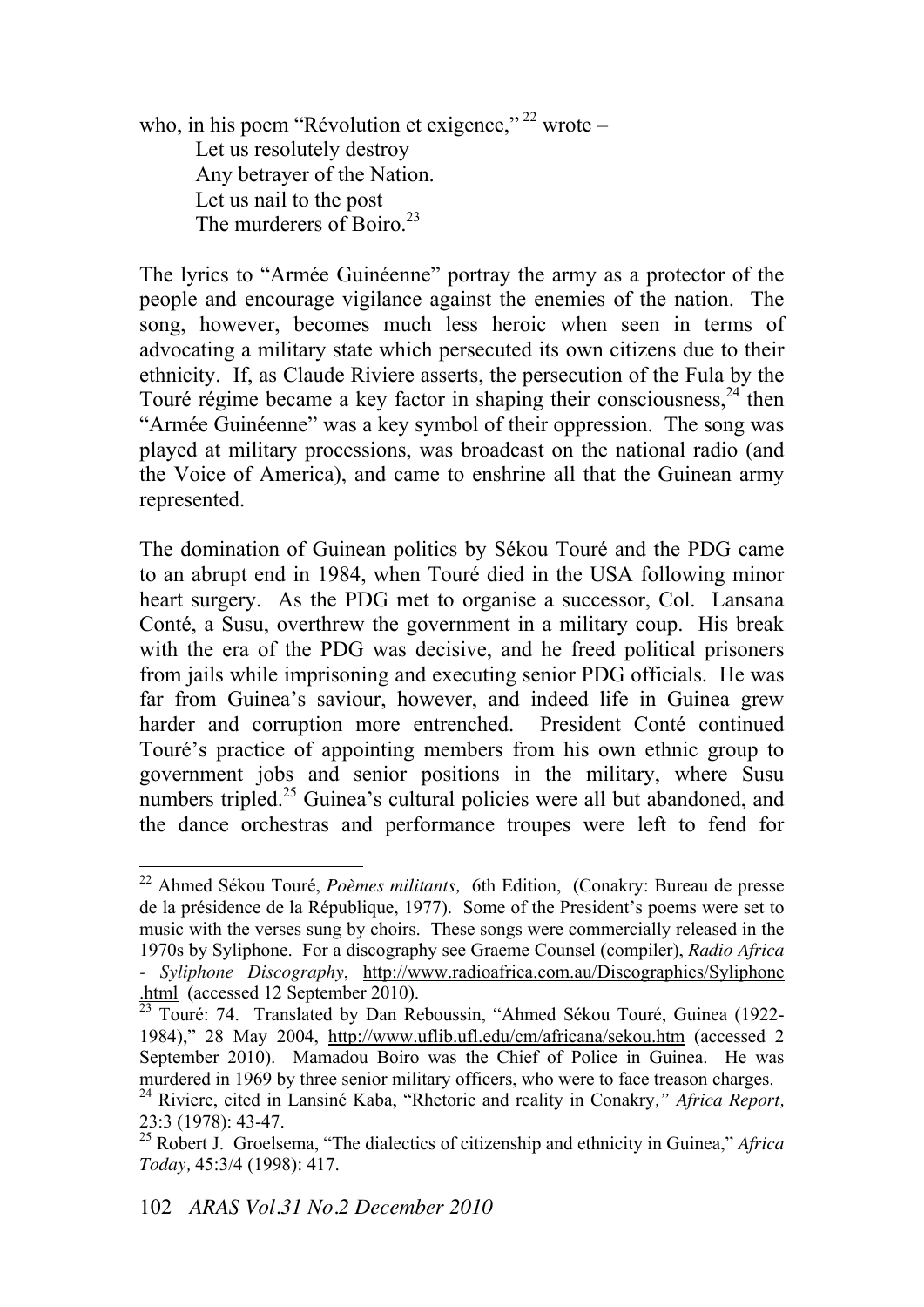themselves. Conté was to rule Guinea for the next 25 years.

Guinea's new President was reluctant to hold federal elections, which were delayed until 1993. Amidst allegations of electoral fraud and flagrant irregularities, which included the disenfranchisement of all votes from two préfectures, Conté was declared victor in that year with 51.7% of the vote. For the elections of 1998 the opposition organised themselves into a bloc so as to end Conte's "ethnocentric"<sup>26</sup> regime, however the President was so confident of victory that no provision was made for a second round of voting. Conté attracted 56% of the vote. In 2001 the President held a referendum to extend his term from five years to seven, and he received 98.4% of votes in favour. The most recent elections, those of 2003, were a tragedy for democracy, boycotted by all but one opposing candidate. Conté won 96% of the vote.

The corruption displayed in Guinea's elections was a microcosm of a much larger problem. By 2006 corruption had become so endemic that Transparency International named Guinea as the fourth most corrupt nation in the world.<sup>27</sup> Guinea has more than half of the world's bauxite, is rich in gold, uranium and diamonds, has fertile soils and huge hydroelectric potential, yet in the decade of the 2000s the United Nations Human Development Report routinely placed the nation near the lowest ranking in the world.<sup>28</sup> In 2003 over 20 protestors were killed in riots over the cost of rice. In January 2007 a nationwide strike led to the deaths of over 90 people at a rally, many of whom were shot by the army on the streets of Conakry.<sup>29</sup> Guinea's corruption opened the door for Columbian drug cartels, and in 2008 over a ton of cocaine was being flown into the country every week, en route for Europe. On the street it sold for as little as \$2 a gram, a day's wage in Guinea. The drug trade involved many senior government officials, including all of the anti-drug squad, and the President's son, Ousmane Conté, who used the Presidential Guard to offload cocaine from the planes at Conakry's international airport. To ensure the backing of the military, Conté favoured powerful factions

 $26$  Ali B. Dinar, "Guinea: Background brief on presidential elections 1998.12.08," 8 December 1998, http://www.africa.upenn.edu/Newsletters/irinw\_120898.html (accessed 2 September 2010).

<sup>&</sup>lt;sup>27</sup> Transparency International, *CPI Table*, 2006, http://www.transparency.org/news room/in\_focus/2007/cpi2007 (accessed 2 September 2010).

<sup>28</sup> United Nations Development Program, *Human Development Reports*, 2010, http://hdr.undp.org/en/reports/ (accessed 2 September 2010).

<sup>&</sup>lt;sup>29</sup> AllAfrica.com, "Guinea: Bloodbath in Conakry!" http://allafrica.com/stories /200909300740.html, (accessed September 2 2010).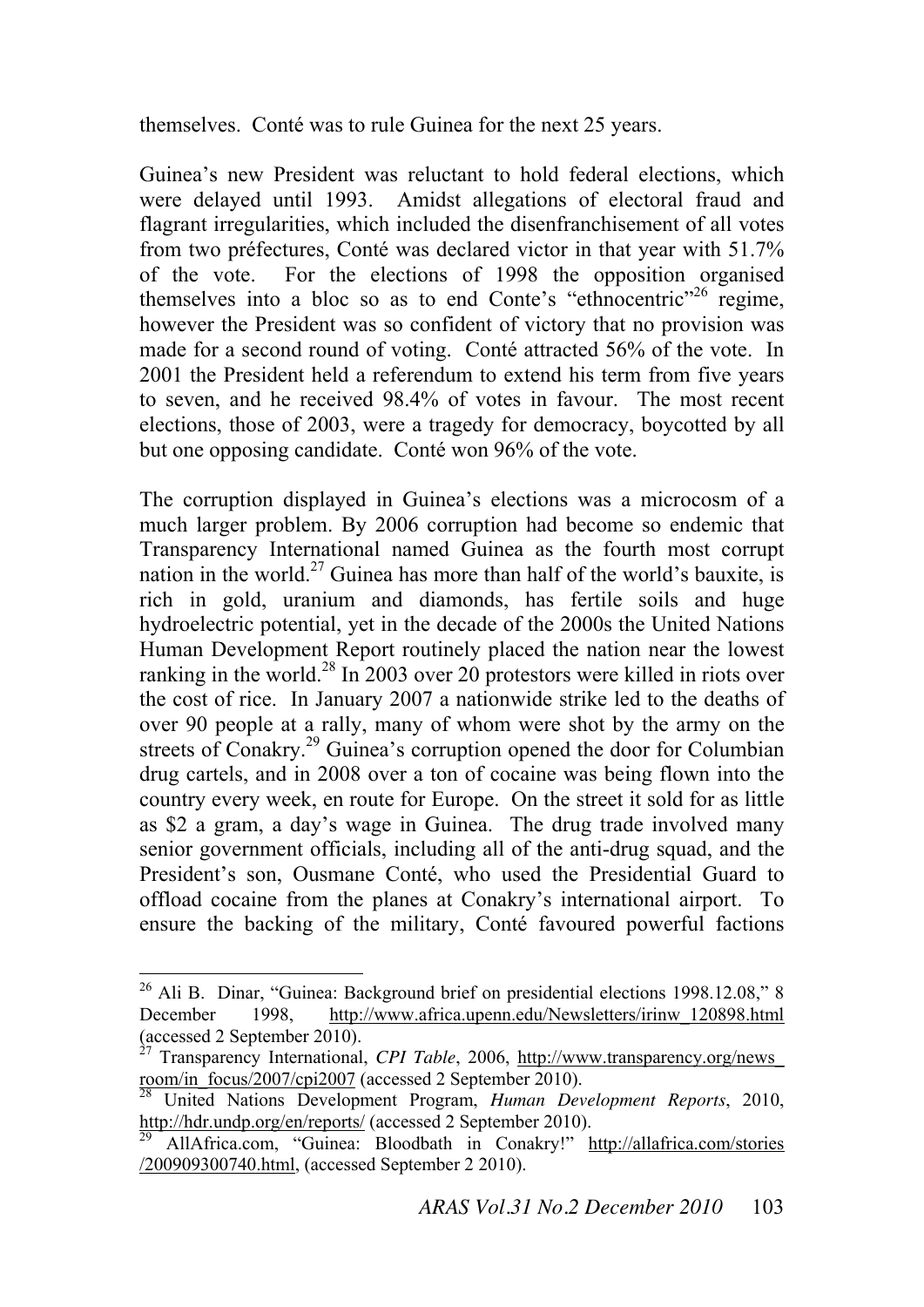within them, and all members of the armed forces were virtually above the law. So flagrant was their corruption that it was not uncommon to see ordinary soldiers driving luxury cars such as Mercedes Benz, Jaguar, or Range Rover, vehicles stratospherically out of reach of their official wages. Guinea's soldiers would make extra cash by nefarious means, including hiring their uniforms and guns to those who would then terrorise at will.

During the Conté years the cultural legacies of Sékou Touré were never reignited. State-funded cultural enterprises such as Syli-film and Syli-Art were dismantled, and Syliphone, after releasing 728 songs, ceased production. The art of the  $1<sup>st</sup>$  Republic was spurned, for Conté sought to break with the past, rather than re-live it through the policy of *authenticité*. Many of the orchestras of the Touré era disbanded due to lack of financial support, and only the National Orchestras, who had been given their own venues by the President Touré, continued to perform. Official concerts were uncommon, though in 1998 Bembeya Jazz National performed to mark the centenary of the arrest of Almamy Samory Touré, the famed resistance leader to French rule in the  $19<sup>th</sup>$ century, and purported grandfather of Sékou Touré. During Conté's reign, "Armée Guinéenne" was no longer a potent symbol of the struggle against imperialism, was no longer officially sanctioned, and fell into obscurity.

By late 2008 Conté's health was deteriorating. Guinea's press were reluctant to publish information on the topic, for fear of imprisonment, or worse, though it was widely known that the President had been ill for years. He had not be seen or heard in public for many months, and on October 2 2008 the President failed to attend the gala  $50<sup>th</sup>$  anniversary of independence celebrations, a very noticeable absence. Rumours began to circulate that his death was imminent. The tension in Conakry grew daily over the uncertainty of who would assume the Presidency following his death, and what the army, corrupt and factionalised, might do.

On the evening of 22 December 2008 President Conté died. His death was not announced until the following morning. Just six hours later "Armée Guinéenne" began playing continuously on the national radio,  $30$ as reports of a military coup were confirmed. Capt. Moussa "Dadis" Camara, an obscure and junior army officer, had declared himself

 $30$  "Music for coups" is not a peculiar phenomenon to Guinea, as witnessed in neighbouring Mali, when Modibo Keita was deposed in 1968. Then, it was the music of Bazoumana Sissòko that was played to herald the change of leadership.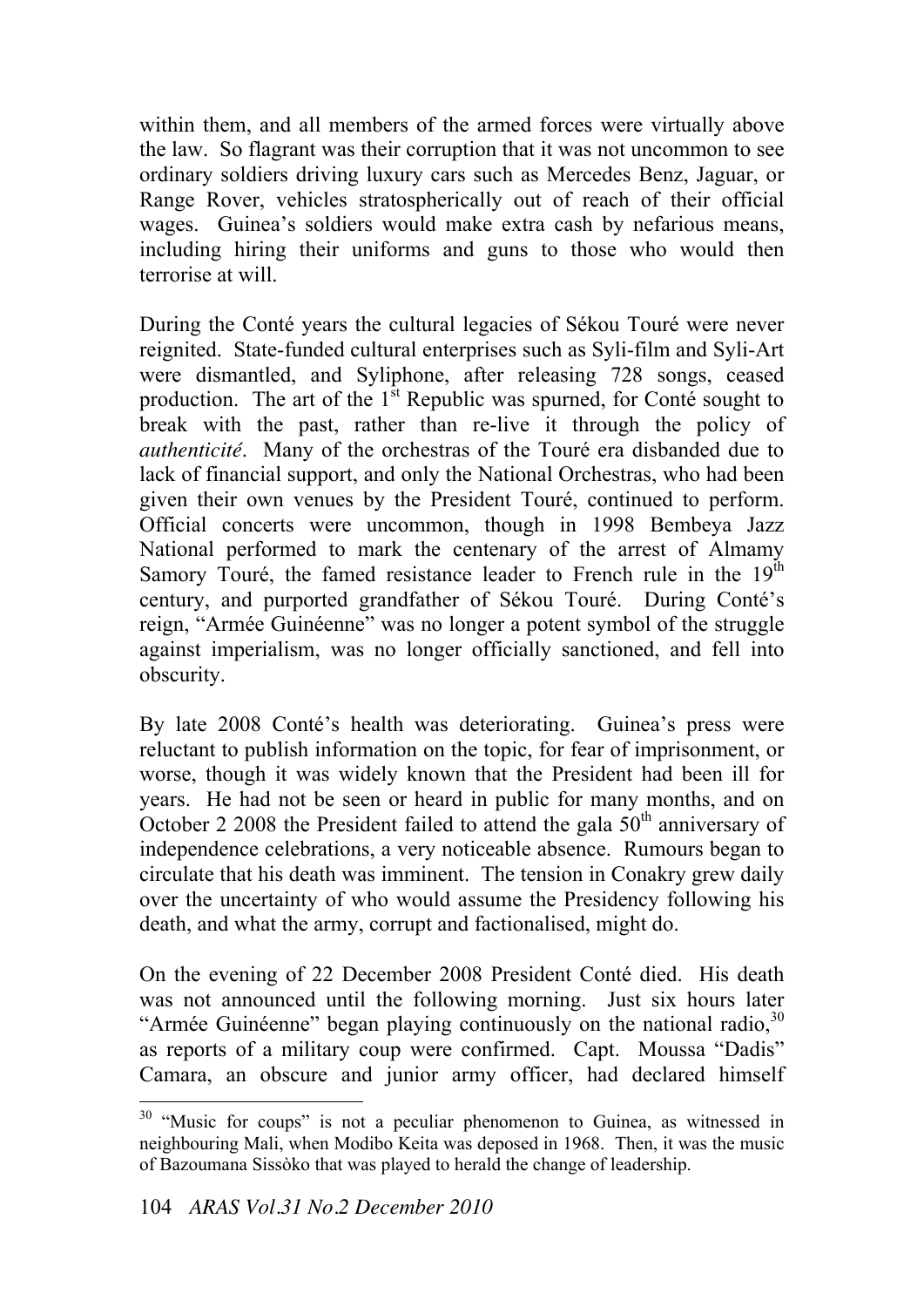President in a bloodless coup, citing that taking power was necessary to ease Guinea's "deep despair."<sup>31</sup>

Initially, Dadis, as he is colloquially known, was embraced by the Guinean people. He represented a younger generation, and his promises to stamp out corruption, to return the country to civilian rule, and to not stand as a Presidential candidate were warmly received. He promised elections in 2 years, but then bowed to public pressure and declared elections would be held in December 2009. He retired legions of old generals, grilled senior government officials on live television as to their roles in corruption and the drug trade, and was affectionately known as "Obama junior." $32$ 

Things began to sour, however, as the President began to waver on his key commitment not to stand as a Presidential candidate. After months of refusing to rule out his candidacy, Dadis began a tour of Guinea and claimed that no-one could stop him from nominating as a candidate. $33$ The National Council for Democracy and Development (CNDD), the ruling military junta, began an advertising blitz preparing the nation for his election. Dadis was shown on television surrounded by cheering supporters, with the song "Armée Guinéenne" always accompanying his image, the campaign, and the national news. Sometimes it would just be the opening bars of the song, other times the complete four minute version. Though he refused to declare himself a candidate, his intentions were obvious to all. After 51 years of *faux* democracy, however, Guineans were ready to challenge the military, and a protest movement against Dadis' rule began.

Following the 2008 coup, Guinea's constitution was suspended and meetings of all political parties were banned. These and a series of other repressive measures did not deter Guinea's opposition parties uniting under the umbrella of the "Forces Vive." As a show of support they announced that a mass rally was to be held at Guinea's largest football

<sup>&</sup>lt;sup>31</sup> Alan Cowell, "Coup attempt in Guinea after strongman dies," New York Times on the web, 23 December 2008, http://www.nytimes.com/2008/12/24/world/africa  $\frac{24\text{guinea.html}}{2}$  r=1 (accessed 2 September 2010).

<sup>&</sup>lt;sup>32</sup> Randy James, "Guinea's leader Moussa Dadis Camara," *Time Magazine* on the web, 8 October 2009, http://www.time.com/time/world/article/0,8599 ,1929113,00.html (accessed 2 September 2010).

 $33$  Alexis Arieff, "Guinea's 2008 military coup and relations with the United States," *webGuinée*, 2009, http://www.webguinee.net/bibliotheque/droit\_politique/crs-2009 report/military-coup-us-guinea-relations.html (accessed 2 September 2010).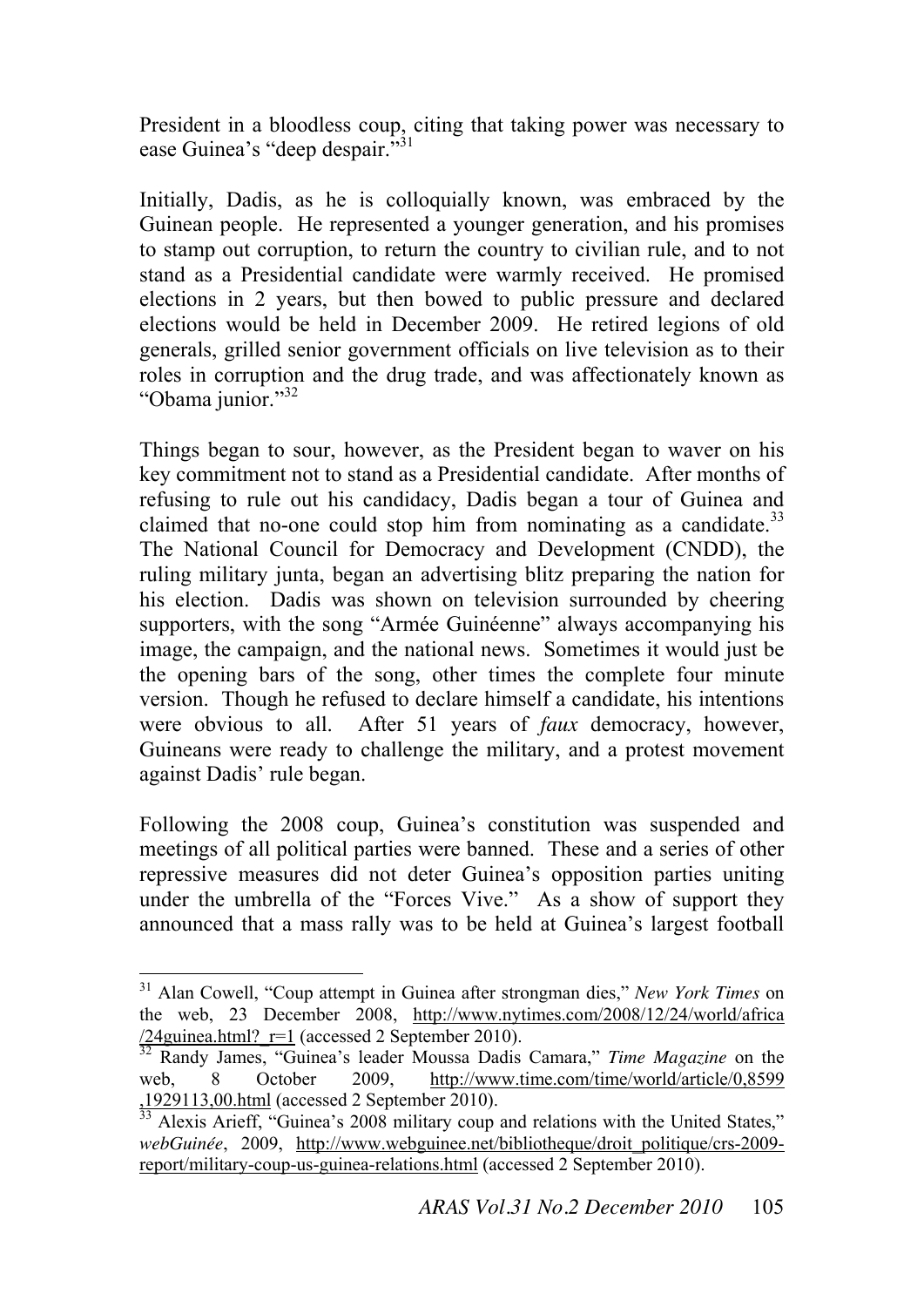stadium on 28 September 2009. The CNDD had warned that the protest was illegal and air force jets roared over the capital in a display of power. Huge convoys of heavily armed vehicles now escorted the President wherever he went, and the Guinean army, filled with young officers and recruits loyal to Dadis, lived above the law in a manner that their predecessors could only envy.

Guinea's *Septembre 28* stadium is the largest in the country and on the day of the rally was filled to capacity with more than 25,000 people. Many were unable to enter the gates due to the large crowds. The stadium is named after Guinea's most auspicious date, 28 September 1958, the day that Guineans said "Non" to the offer of French autonomy and declared their country a republic. Before the day's end, however, 28 September would never be the same. Shortly after the rally had  $compenced<sup>34</sup>$  and opposition figures had addressed the crowd several hundred members of Guinea's military entered the stadium on foot and in vehicles. Using automatic fire, and their knives when they ran out of bullets, the military killed 157 unarmed civilians and injured over 2,000. According to Human Rights Watch, the military focused their aggression on the Fula, with eyewitness testimonies stating that members of the Presidential Guard told them that "we're going to finish all the Peuhl [Fulani]," and "we're going to kill all of you. $\frac{355}{135}$  Many of the military personnel who attacked the rally belonged to the Presidential Guard, and eyewitness reports stated that Lt. Toumba Diakité, the commander of the Presidential Guard, along with several senior army officials, was present, coordinated and took part in the attacks. As news of the killings spread through Conakry, and then around the globe, people began to flee the country. It was clear that the military was out of control. All of the shops in the capital city closed, along with many embassies. In the following days the price of petrol quadrupled, gunfire rang out, and the running water stopped. Rumours circulated that the phones and internet were

 $34$  I was not present at the rally itself. My description of the events which occurred are based upon the many published accounts from eye witnesses \ accounts which helped inform subsequent international inquiries. For example, see Human Rights Watch, "Stop violent attacks on demonstrators," 29 September 2009, http://www.hrw.org/en/news/2009/09/29/guinea-stop-violent-attacks-demonstrators (accessed 2 September 2010); and Amnesty International, "Guinea. Amnesty International Submission to the UN Universal Periodic Review," May 2010 http://lib.ohchr.org/HRBodies/UPR/Documents/Session8/GN/AI\_UPR\_GIN\_S08\_20 10\_AmnestyInternational.pdf (accessed 2 September 2010).

<sup>&</sup>lt;sup>35</sup> Human Rights Watch, "Guinea: September 28 massacre was premeditated," 27 October 2009, http://www.hrw.org/en/news/2009/10/27/guinea-september-28 massacre-was-premeditated (accessed 2 September 2010).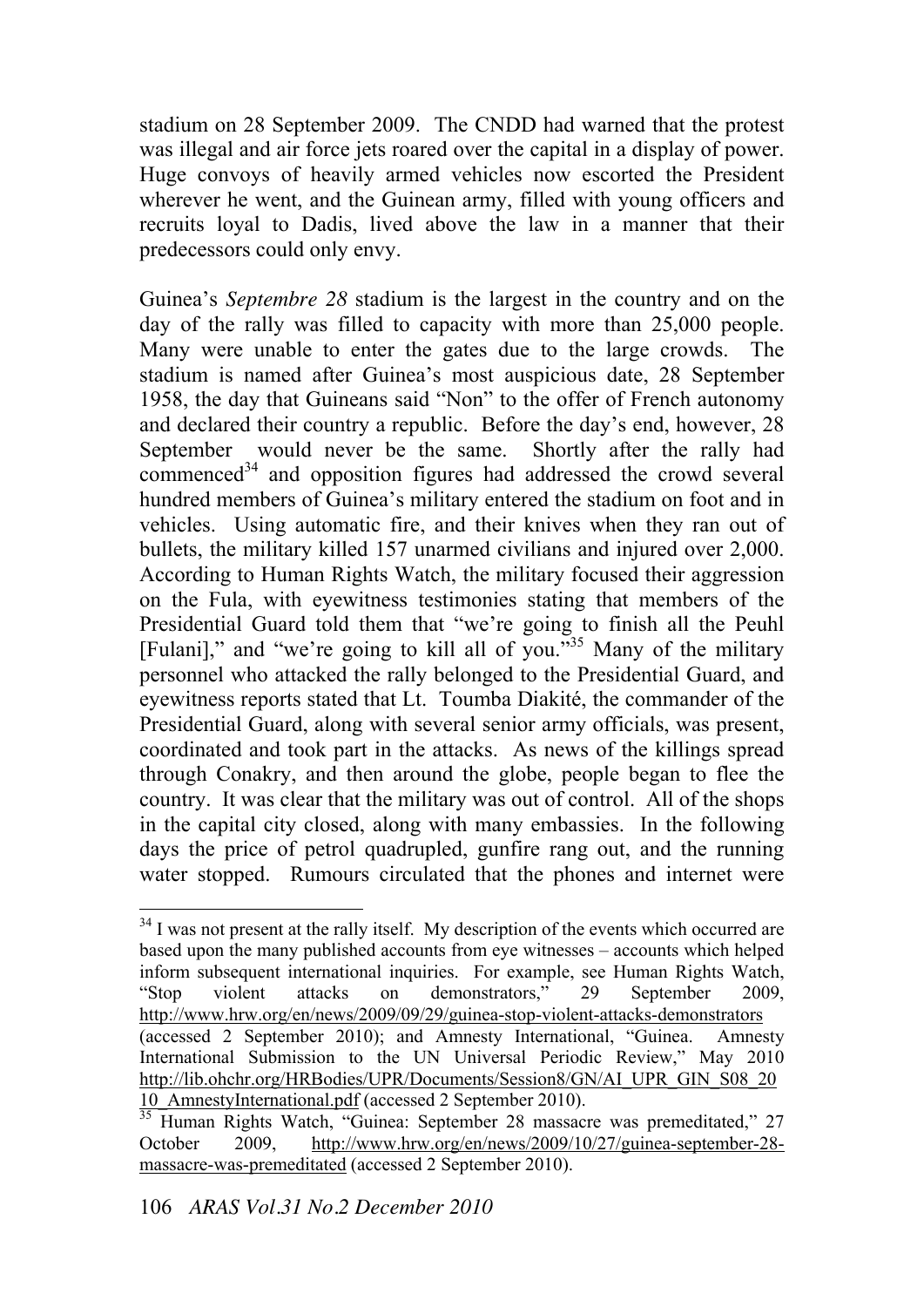about to be cut. The road to Conakry's airport was said to be too dangerous to travel on, with reports of soldiers robbing foreigners amidst the cancellation of flights. I remember on the evening of 28 September listening to a BBC radio interview with ex-Prime Minister Sidya Touré, who was to address the rally that day. Recovering from a beating by soldiers, he now spoke in a whisper from a hospital toilet, where he was in hiding. In the following days lawlessness took hold of the capital: the Ambassador to Mali was attacked by Guinean soldiers who robbed him of his vehicle,<sup>36</sup> police stations were attacked by the public, the bodyguards of a government minister exchanged fire with soldiers, army Generals were assaulted by their own troops, and lootings and car-jackings by soldiers took place at random. Guinea was headed for anarchy, possibly civil war, or certainly a clash between factions of the military, some of whom were appalled by the events of 28 September. The Guinean government tried to deflect responsibility for the massacre and diminish the brutality, claiming that the soldiers were provoked and that only 57 civilians died – most of them by being trampled.<sup>37</sup> Dadis even attempted to cajole the international media by offering them bribes - "Whatever you want, at whatever time. On my tab, as chief of state."<sup>38</sup> He admitted, however, that the army was ill-disciplined and were beyond his control.<sup>39</sup> The African Union condemned the violence, as did the United Nations, who announced an International Commission of Inquiry.

In the weeks following the stadium massacre the situation in Guinea grew increasingly tense. President Camara continued to deflect responsibility, and no military personnel were arrested. The promotion of Dadis to Presidential candidate continued unabated, however, though it was plain that his career as a politician was finished. As the United Nations inquiry gathered momentum and its report<sup>40</sup> due, the Guinean government grew

<sup>&</sup>lt;sup>36</sup> This follows an earlier attack on the Ghanaian ambassador, who was robbed of his car and clothes by soldiers, and was left standing in the street in his underwear. See Magbana, "Sékouba Konaté, No. 2 in Guinean junta, returns to Conakry," *Guinea oye!*, 5 December 2009, http://guineaoye.wordpress.com/2009/12/05/sekouba-konateno-2-in-guinean-junta-returns-to-conakry/ (accessed 2 September 2010).

 $\frac{37}{10}$  Human Rights Watch, "Bloody Monday. The September 28 massacre and rapes by security forces in Guinea," 17 December 2009, http://www.hrw.org/en/node  $\frac{\sqrt{87186}\text{/section/13}}{38}$  Randy James.

<sup>&</sup>lt;sup>39</sup> Saliou Samb, "Uncertainty prevails under increasingly isolated junta," *IPS News*, 8 October 2009, http://ipsnews.net/news.asp?idnews=48773 (accessed 2 September 2010).

<sup>40</sup> United Nations Security Council, *Report of the International Commission of Inquiry mandated to establish the facts and circumstances of the events of 28*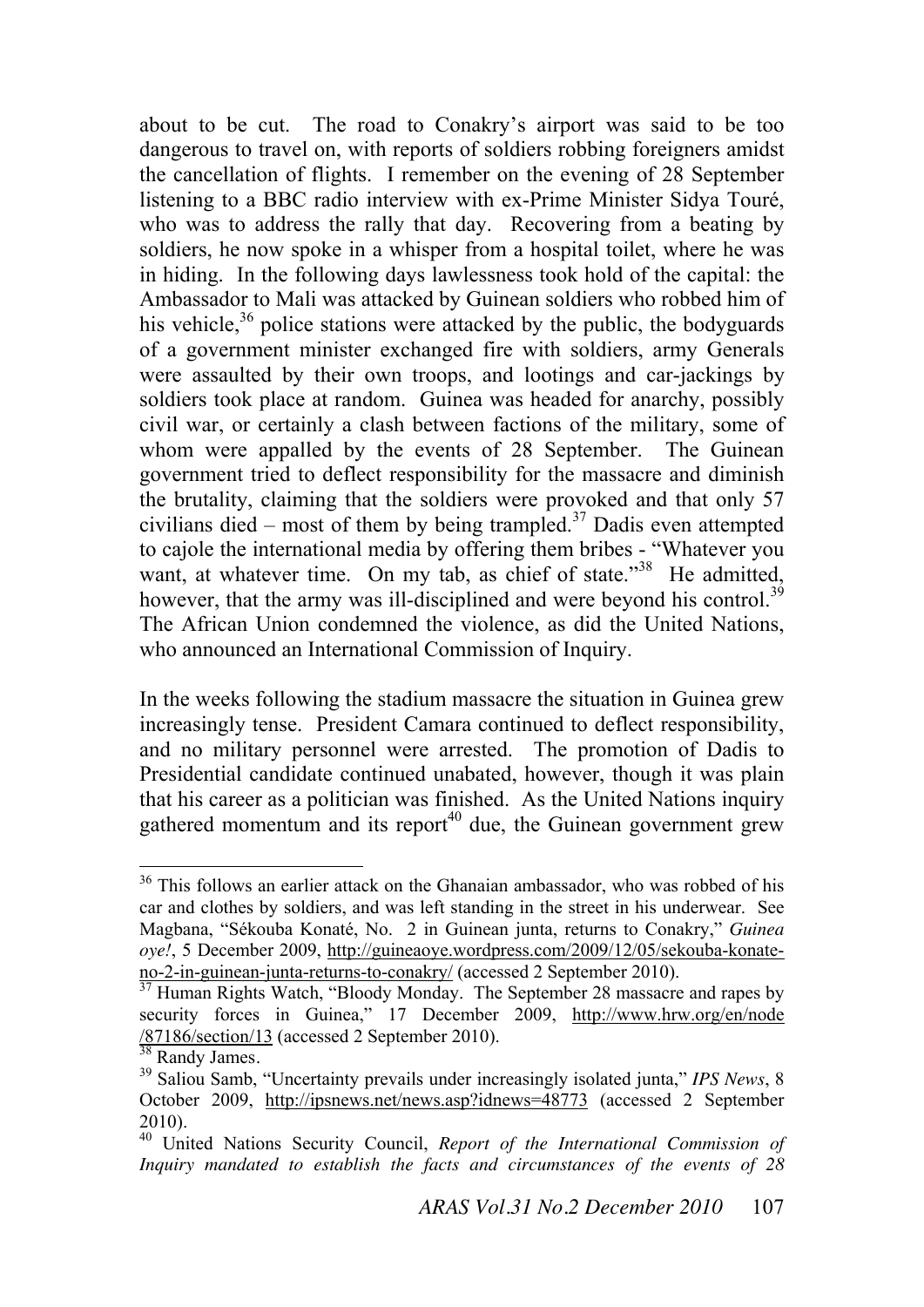all the more anxious as it become evident that Crimes Against Humanity charges would be laid by the UN Commission. In this climate of fear an assassination attempt was made on the President's life. Upon visiting an army barracks in downtown Conakry, Dadis was shot in the head by his *aide-de-camp* and commander of the Presidential Guard, Lt. Toumba Diakité. It was rumoured that Diakité was going to be named as the perpetrator responsible for the massacre, that he would be the scapegoat, and that Crimes Against Humanity charges would be levelled at him alone. Incredibly, Dadis survived the shooting, and Diakité escaped with a large group of loyal and fully-armed Presidential Guards. Dadis was flown to Morocco, where bullet fragments were removed from his brain. His recovery was far from certain, and his absence left Guinea on the precipice.

Into the vacuum stepped Vice-President Gen. Sékouba Konaté, the Minister of Defence. A comparatively moderate figure, Konaté was not present at the stadium protest and was thus seen to have less culpability for the massacre. He was the first of the military junta to acknowledge the tragedy of the events of 28 September and of the army's role.<sup>41</sup> He called for reconciliation, and for the elections, now months overdue, to be held as soon as possible. Dadis, however, sought to retain the leadership, and made a statement from his hospital bed that he wanted to return to Guinea to rule the country. The army was placed on red alert in his homeland region of N'zérékoré, where rioting had broken out, and there was widespread fear that the country would descend into civil war. On 12 January 2010 Dadis was ready to return and boarded a plane bound for Guinea. Yet in an extraordinary move his aircraft was flown only as far as Ouagadougou, the capital of Burkina Faso. There, Dadis met with Konaté and Burkinabé President Blaise Compaoré, with the three agreeing that a transition to civilian rule would occur and that there would be no role for Dadis in a future Guinean government. This agreement was known as the "Ouagadougou Accord." Konaté established his credentials by quickly enacting its main objectives, including the creation of the National Transition Council, which was comprised of trade union members, civil leaders, and opposition spokesmen. Konaté was also unwavering in his commitment to the elections, and on 27 June 2010 Presidential elections were held – the first democratic ballot in Guinea

*September 2009 in Guinea*, 18 December 2009, http://www.unhcr.org/ refworld/docid/4b4f49ea2.html (accessed 2 September 2010).

<sup>&</sup>lt;sup>41</sup> Newstime Africa, "Sékouba Konaté will now become Guinea's new Army chief," 4 July 2010, http://www.newstimeafrica.com/archives/12987 (accessed 2 September 2010).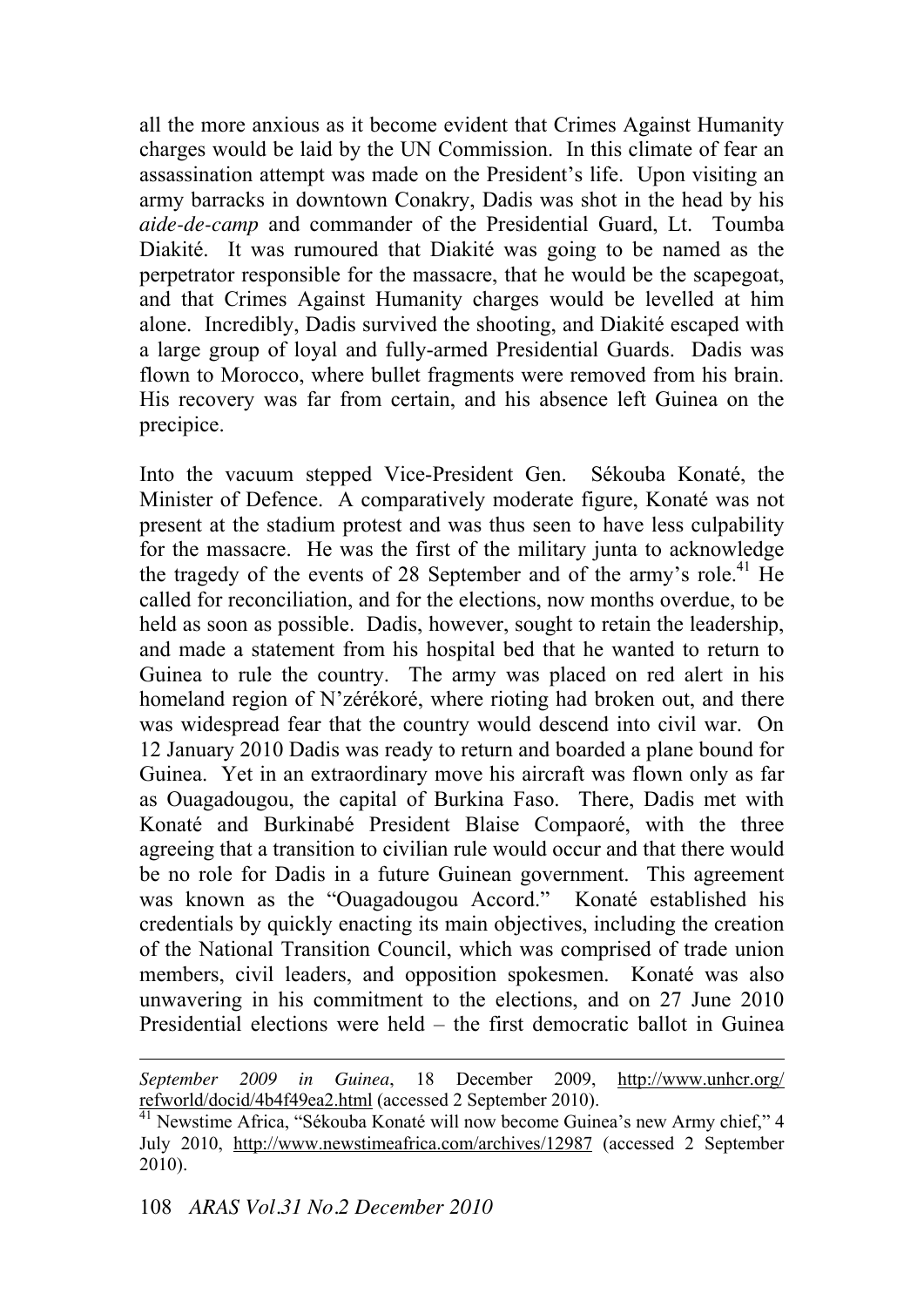since independence in 1958. Former Prime Minister Cellou Diallo, a Fula, who was severely beaten by soldiers at the 28 September rally, received the majority of the vote with 40%, requiring a run-off second round of elections between himself and Alpha Condé, a veteran opposition leader, who came in second place. The run-off election has been postponed on several occasions, and is due to take place on 19 September 2010.

Throughout Guinea's history its army have often acted as the final arbiter in national politics. In this brutal theatre the military's acts of aggression have been played out to the accompaniment of "Armée Guinéenne." Through praising the Guinean army as the defenders of the nation, and by linking the contemporary regimes with the glories of the past, the song has been used to legitimise the actions of the military. In recent times "Armée Guinéenne" has become indelibly linked with the junta of President Dadis Camara, who appropriated the song and used it as the anthem for his political ambitions. As Guinea enters a new era of civilian rule, one where de-militarisation must occur to ensure stability and where re-structuring of the economy is a matter of urgency, it remains to be seen what role the song will play. The new Guinean leadership will have many pressing issues to address and obstacles to overcome, lest the strains of "Armée Guinéenne" once again saturate the airwaves.

### **Bibliography**

- Adamolekun, Lapido. *Sékou Touré's Guinea: An experiment in nation building*. USA: Methuen, 1976.
- AllAfrica.com, "Guinea: Bloodbath in Conakry!" http://allafrica.com/ stories/200909300740.html, (accessed September 2 2010).
- Amnesty International, "Guinea. Amnesty International Submission to the UN Universal Periodic Review," 2010. http://lib.ohchr .org/HRBodies/UPR/Documents/Session8/GN/AI\_UPR\_GIN\_S08\_ 2010\_AmnestyInternational.pdf (accessed 2 September 2010).
- Arieff, Alexis. "Guinea's 2008 military coup and relations with the United States," *webGuinée*, 2009. http://www.webguinee.net/ bibliotheque/droit\_politique/crs-2009-report/military-coup-usguinea-relations.html (accessed 2 September 2010).
- "Armée Guinéenne Bembeya Jazz National 1968" http://www.youtube .com/watch?v=g8crPUW-H5s (accessed 12 September 2010)
- Cabral, Amilcar. *Return to the source: Selected speeches of Amilcar Cabral*. New York: Monthly Review Press, 1973.
- Counsel, Graeme. "Digitising and archiving Syliphone recordings in Guinea," *Australasian Review of African Studies.* 30:1 (2009a): 144-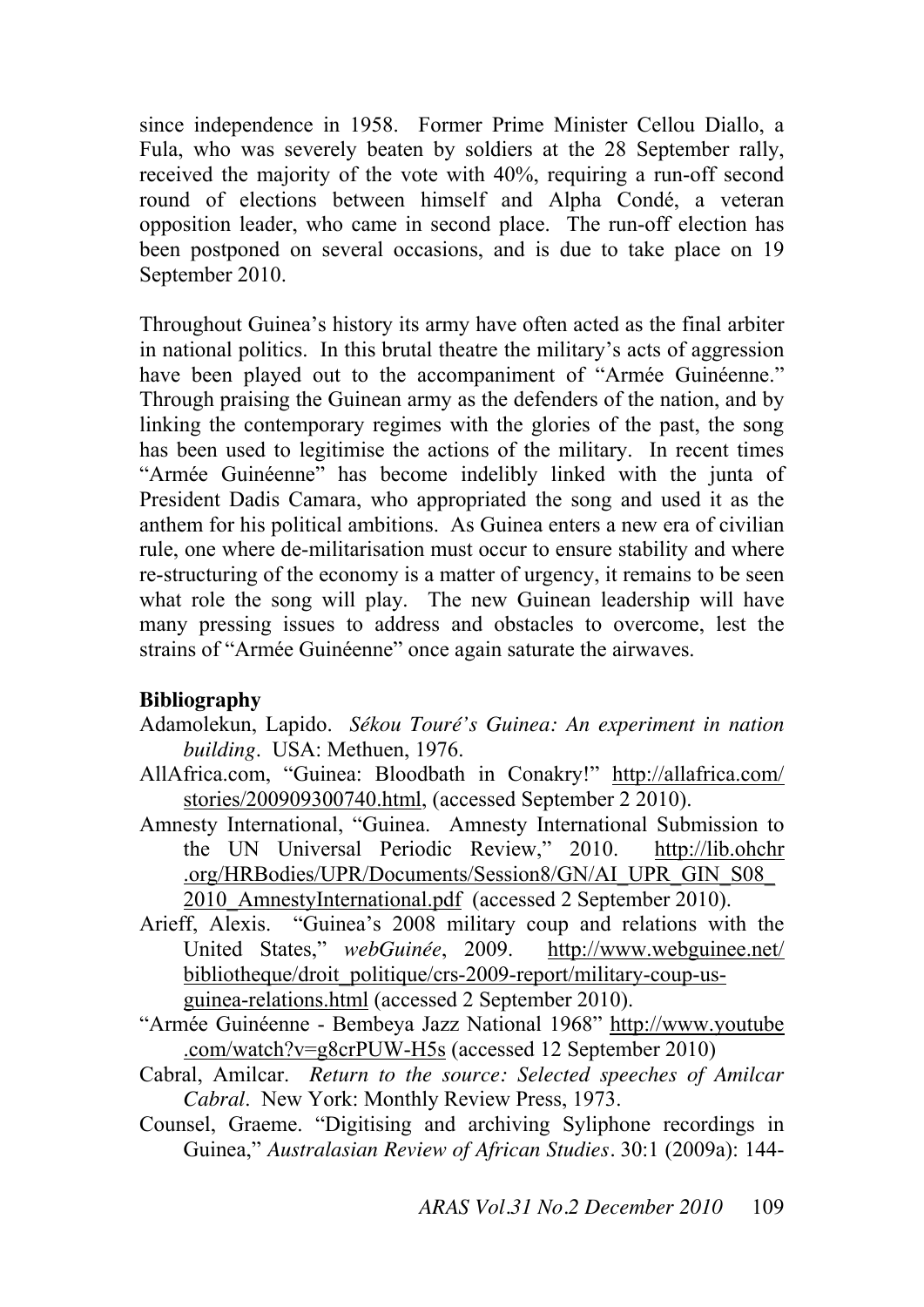150.

- Counsel, Graeme. *Mande music and cultural policies in West Africa*. *Griots and government policy since independence*. Germany: VDM, 2009b.
- Counsel, Graeme. (compiler), *Radio Africa Bembeya Jazz National discography,*http://www.radioafrica.com.au/Discographies/Bembeya .html (accessed 12 September 2010).
- Counsel, Graeme (compiler), *Radio Africa Syliphone Discography*, http://www.radioafrica.com.au/Discographies/Syliphone.html (accessed 12 September 2010).
- Graeme Counsel (compiler) *Bembeya Jazz National. The Syliphone years. Hits and rare recordings* (Sterns, STCD 3029-30: 2007)
- Cowell, Alan. "Coup attempt in Guinea after strongman dies," *New York Times* on the web, 2008. http://www.nytimes.com/2008/12/24 /world/africa/24guinea.html?\_r=1 (accessed 2 September 2010).
- Diawara, Manthia. *African Cinema: Politics and Culture*. USA: Indiana University Press, 1992.
- Dinar, Ali B. *Guinea: Background brief on presidential elections. 1998.12.0*8, 1998. http://www.africa.upenn.edu/Newsletters/irinw\_ 120898.html (accessed 2 September 2010).
- Dukuré, Wolibo. *La festival culturel national de la République Populaire Revolutionnaire de Guinée*. Guinea: Ministére de la Jeunesse des Sports et Arts Populaires, 1983.
- Grant, Stephen H. "Léopold Sédar Senghor, former president of Senegal," *Africa Report* 28:6 (1984): 61-64.
- Groelsema, Robert J. "The dialectics of citizenship and ethnicity in Guinea," *Africa Today.* 45:3/4 (1998): 411-423.
- Guinean National Commission for UNESCO. "Cultural policy in the Revolutionary People's Republic of Guinea," *Studies and documents on cultural policies*. *Volume 51*. Paris: UNESCO, 1979.
- Human Rights Watch. "Stop violent attacks on demonstrators," 2009. http://www.hrw.org/en/news/2009/09/29/guinea-stop-violentattacks-demonstrators (accessed 2 September 2010).
- Human Rights Watch. "Guinea: September 28 massacre was premeditated," 2009. http://www.hrw.org/en/news/2009/10/27/ guinea-september-28-massacre-was-premeditated (accessed 2 September 2010).
- Human Rights Watch. "Bloody Monday. The September 28 massacre and rapes by security forces in Guinea," 2009. http://www.hrw.org/en/node/87186/section/1 (accessed 2 September 2010).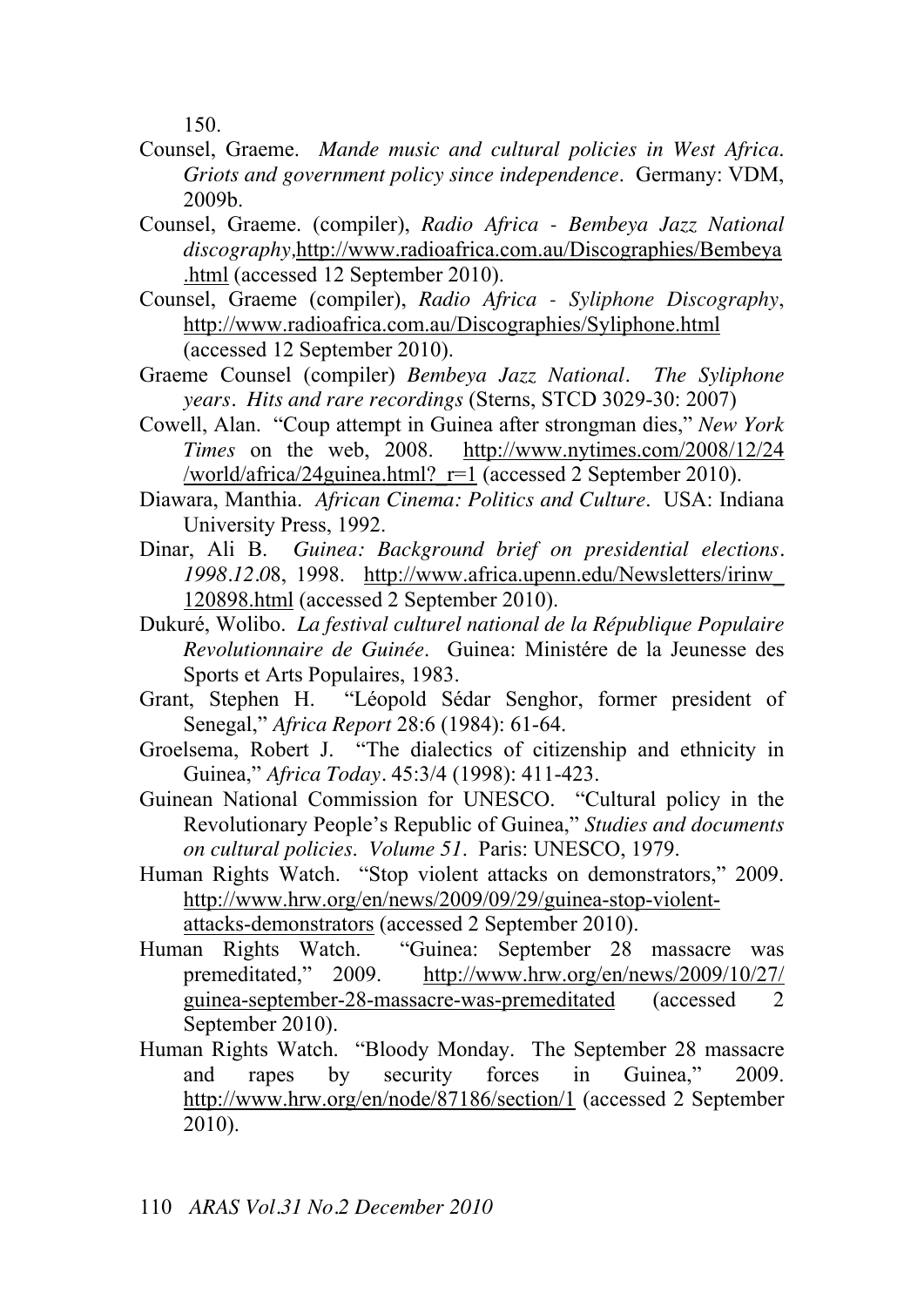- James, Randy. "Guinean leader Moussa Dadis Camara," Time on the web, *2009.* http://www.time.com/time/world/article/0,8599,1929113,00 .html*.* (accessed 2 September 2010).
- Kaba, Lansiné. "Rhetoric and reality in Conakry," *Africa Report*. 23:3 (1978): 43-47.
- Kaba, Lansiné. "The cultural revolution, artistic creativity, and freedom of expression in Guinea," *Journal of Modern African studies* 14:2 (1976): 201-218.
- Magbana. "Sékouba Konaté, No. 2 in Guinean junta, returns to Conakry," *Guinea ove!*, 2009. http://guineaoye.wordpress.com /2009/12/05/sekouba-konate-no-2-in-guinean-junta-returns-toconakry/ (accessed 2 September 2010).
- Minority Rights Group International, *World directory of minorities and indigenous peoples - Guinea: Overvie*w, 2007. http:// www.unhcr.org/refworld/country,,MRGI,,GIN,456d621e2,4954ce60 c,0.html. (accessed 2 September 2010).
- Newstime Africa, "Sékouba Konaté will now become Guinea's new Army chief," 2010. http://www.newstimeafrica.com/archives /12987. (accessed 2 September 2010).
- OPToole, Thomas and Ibrahima Bah-Lalya. *Historical dictionary of Guinea,* 3rd edition. London: Scarecrow Press, 1995*.*
- Reboussin, Dan. (Translated by) "Ahmed Sékou Touré, Guinea (1922-1984)," 28 May 2004, http://www.uflib.ufl.edu/cm/africana /sekou.htm (accessed September 2 2010).
- Rubiik, George. "Social origins of the 1984 coup d'etat in Guinea," *Utafiti* 9:1 (1987): 93-118.
- Saliou Samb, "Uncertainty prevails under increasingly isolated junta," *IPS News*, 8 October 2009, http://ipsnews.net/news.asp? idnews=48773 (accessed 2 September 2010)
- Shargi, Aaron and Tony Gemignani. *A Maninka study guide for Guinea*. Private publication, no date.
- Suzuki, Hiroyuki. "Creation d'une musique populaire dans le cadre de la Nation: le cas de la Guinée sous le régime de Sékou Touré," *Cultures Sonores d'Afrique* III (2004).
- Touré, Ahmed Sékou. *Poèmes militants,* 6th Edition. Conakry: Bureau de presse de la présidence de la République. 1977.
- Transparency International, *CPI Table*, 2006, http://www.transparency. org/news\_room/in\_focus/2007/cpi2007 (accessed 2 September 2010).
- United Nations Development Program. *Human Development Reports*, 2010. http://hdr.undp.org/en/reports/. (accessed 2 September 2010).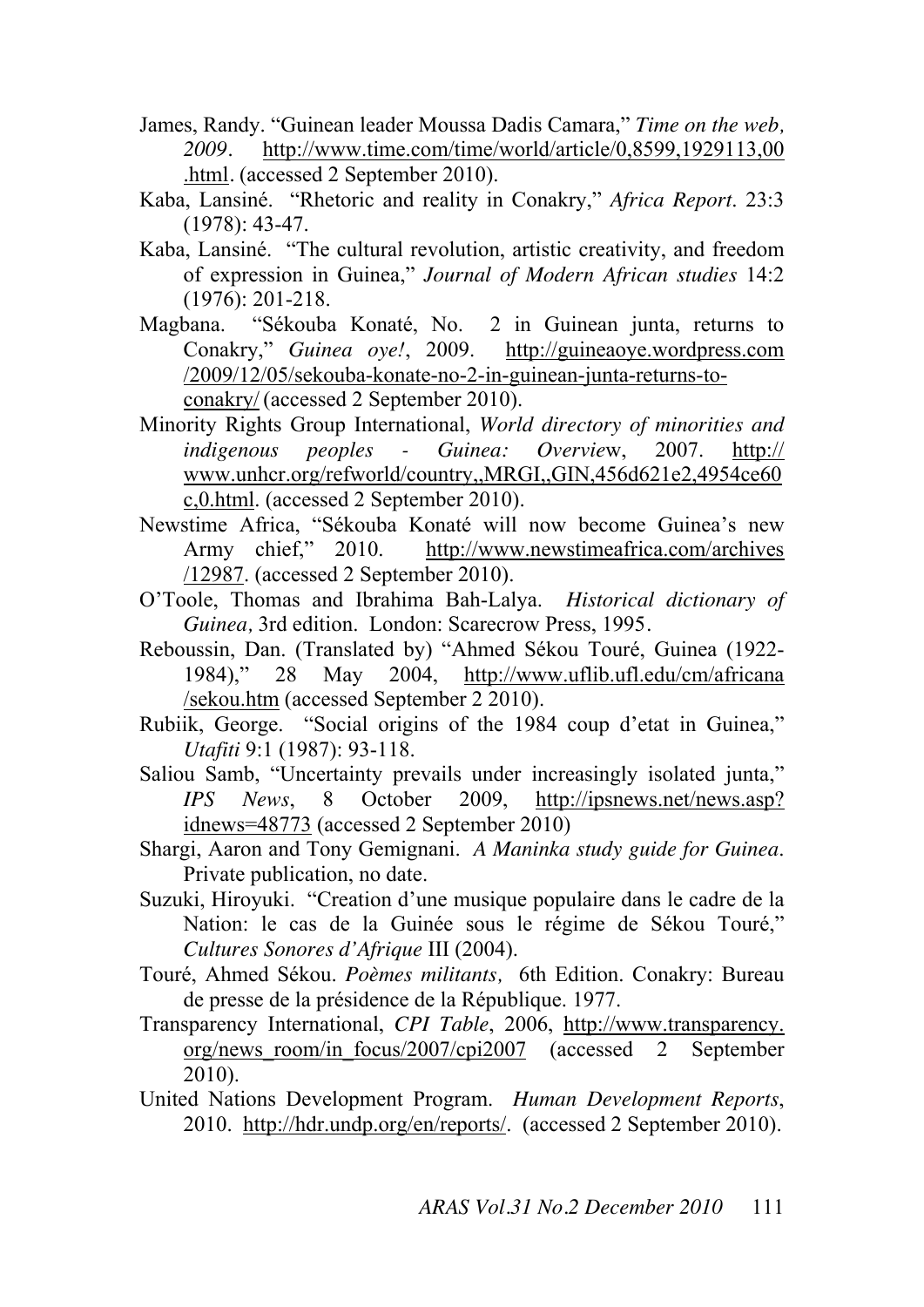United Nations Security Council. *Report of the International Commission of Inquiry mandated to establish the facts and circumstances of the events of 28 September 2009 in Guinea*, 2009. http://www.unhcr.org/refworld/docid/4b4f49ea2.html (accessed 2 September 2010).

### **Other Sources**

- Almami Oumar Laho Diallo, Interview by Graeme Counsel, 23 August 2001
- Dr Baba Cheick Sylla, personal correspondence, 9 June 2010
- "1960-2010 Africa 50 years of music," Sterns / Discograph / Syllart. 3218642 (An 18 volume CD box set released in 2010).